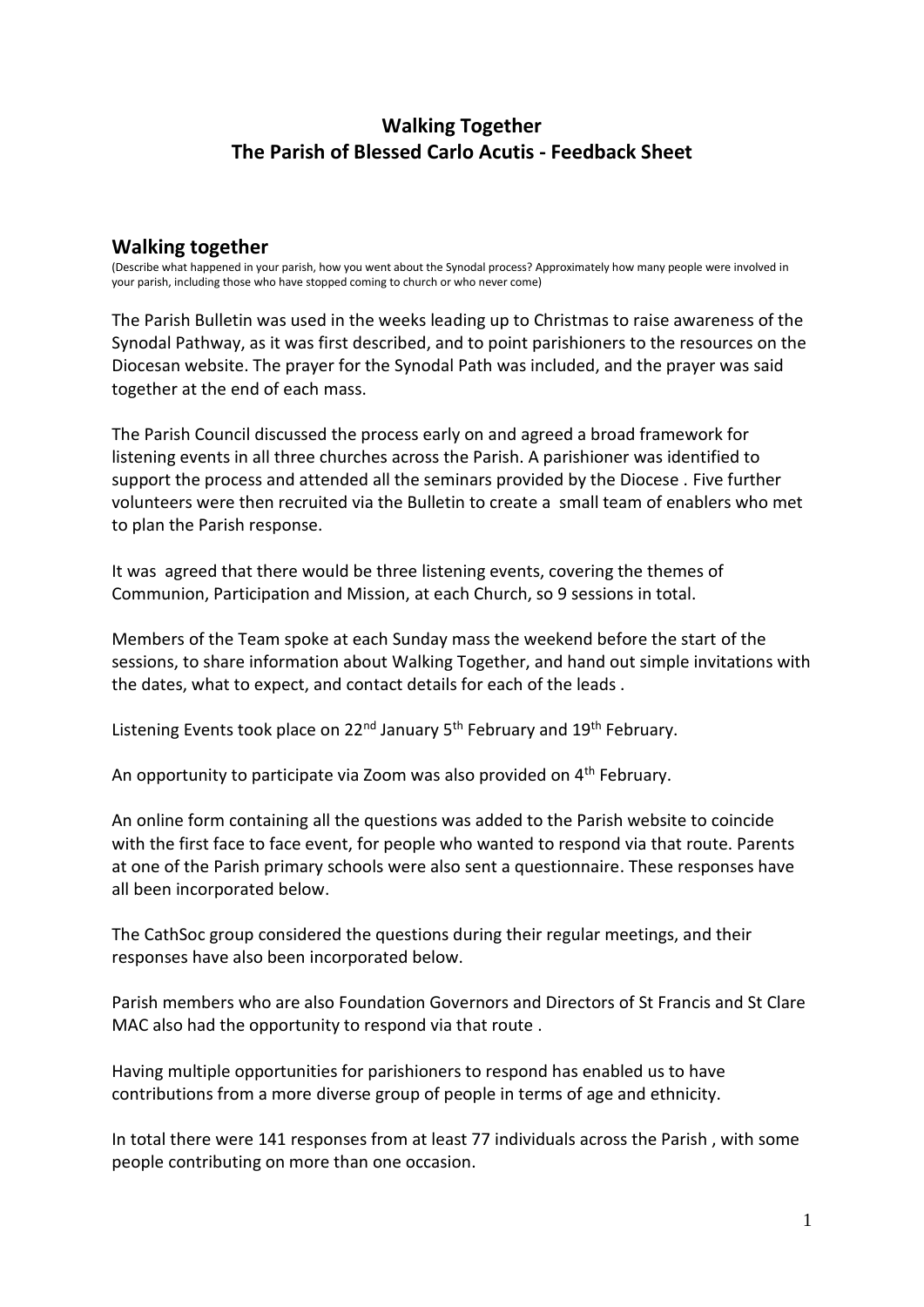### **Participation**

(What was your experience of listening and discerning? How did this feel? Did you have a feeling of participation in this journey? )

People attending listening events were forthcoming in their responses to questions, and also respectful of others so there was real dialogue .

The Handbook provided a useful framework for the process, and the ground rules were helpful in setting the tone for the events.

Priests from the parish came at the beginning of the first session to thank people for coming and make explicit the link with parishes around the world on the same journey, which showed leadership and support for the process, and was welcomed.

The discussions as part of the listening events were stimulating and fruitful, contributing to a sense of community and walking together.

People who attended listening events shared the following reflections:-

- Nice for the laity to be asked
- It was good we shared opinions
- Experience of being part of something worldwide was very motivating
- Important for the church to move forward
- This worldwide consultation must lead to some change.

#### **Enrichment**

(How did it feel to be a part of this process? What were the joys? What did you find ? Explain how you felt the Holy Spirit was at work in your parish during this time. What was particularly significant, surprising, or unexpected about this process? What new perspectives emerged from the process? )

People who attended listening events shared the following reflections:-

- This synod is a way to reflect and talk about our faith and our experiences.
- It was great to be in the room with others responding to the Pope's invitation
- It was a pleasure to meet new people
- Listening to others, about things we wouldn't normally discuss, was a joy
- Good to hear something different to what I think?
- It was good to be given this forum and to say whatever we wanted.
- Its joyful to be encouraged to speak out instead of told what to do
- The Holy Spirit has brought us here- sometimes you realise after the event that He was there
- We gained knowledge and guidance through the Holy Spirit
- We experienced a yearning that more had come to join in
- It's been prayerful
- It was a blessing to be able to speak with eloquence
- Significant for me was that most of what we discussed was about material ways of embodying our faith, little was said about changing Church teaching e.g. women priests.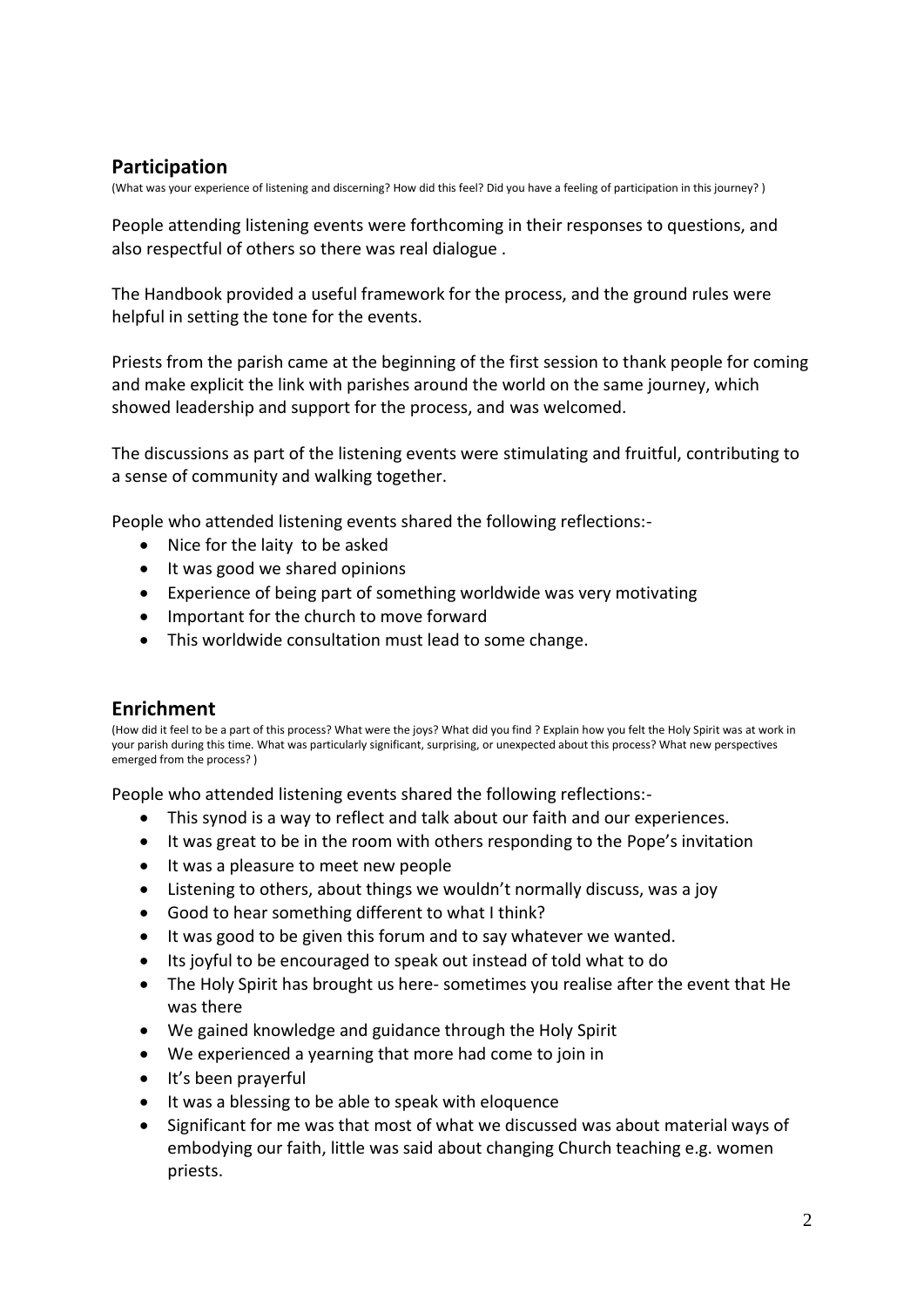- Also significant was that we seemed all the time to distinguish between Church and the Gospel
- There is a lot of strong feeling within the laity with regard to LGBTQ community and inclusivity, which was surprising and positive- we the Church will have an uphill struggle to convince the hierarchy re LGBTQ
- Surprised that not more came to these meetings and also that the age group wasn't more diverse – where are all the younger generation?
- Hopefully at the end of it someone will listen to our needs -we have to trust it will happen
- Interesting food for thought
- Thumbs up to the process

### **Responses**

(Outline which of the questions your parish discussed/dialogued about, the responses made, and issues raised. )

The questions in the Diocesan Handbook were slightly adapted and published in the Parish Newsletter over several weeks to aid participation.

### **Communion: The Life of the Church. Formation.**

#### 1. In what ways does the Catholic Church enhance your life?

#### **Sacraments**

- The sacraments are important
- The ability to go to Mass and receive Holy Communion on a regular basis.
- Support in bereavement sacraments
- Belief in the Eucharist is central, we are all one together in the same beliefs, it is a forgiving church
- Eucharist/liturgy/prayer live or on Zoom
- Strong bond of attachment to the sacramental life of the Church. Important impact on my growth as a person in getting to know myself.
- It makes sense of trying to be as one with God, the Trinity and the Eucharist as much as possible.
- It reinforces my belief in God, Jesus, and the Holy Spirit by way of the sacrament of the Eucharist, the Gospels, and homilies from the Priests.

Spiritual Meaning/Direction

- It is a way of life which governs all the decisions you make and the paths you take
- It gives your life a framework and discipline. Road map for life/home/community
- It feeds us with the Word of God through the Bible and other publications.
- It enhances our lives and provides a foundation to move forward in a positive way.
- It is my life; what I do in my life is closely linked to my spiritual life.
- By giving me a moral guidance, encouragement to reflect and be grateful and to be more selfless, to help others. It looks after my spiritual health and gives everything a deeper meaning.
- Gives me purpose, understanding of what it means to be human.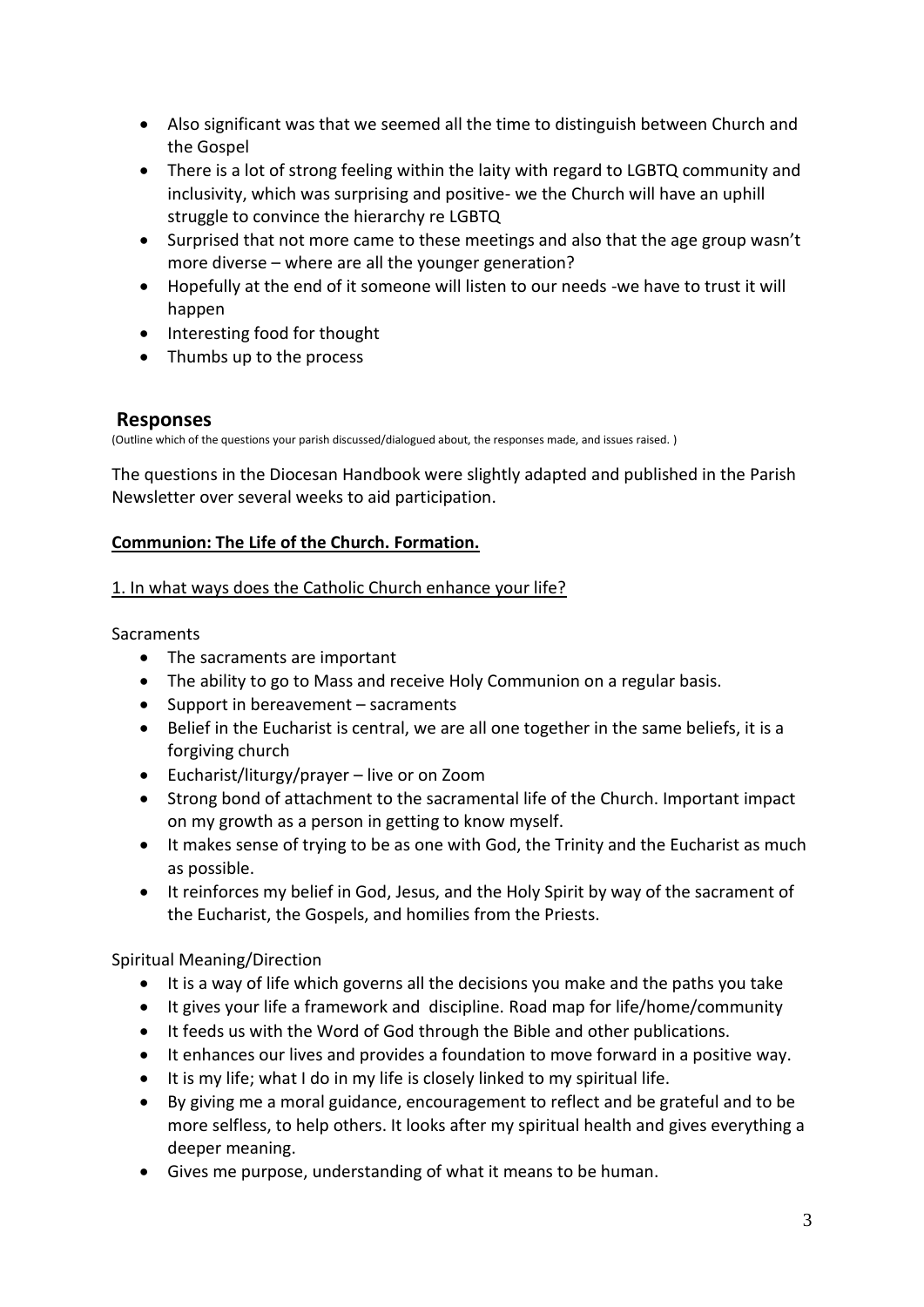- As a convert, my whole life revolves around the Church, and it's in every social circle I'm part of.
- Church gives you a guideline/moral compass to live your life by.
- Brings out the best in me helps bring out your vocation in life.

Social / Community support

- I feel joined in prayer with Pope Francis, Bishops, priests and parishioners.
- It puts you in touch with people who have the same ideas, locally and worldwide, you feel a spirit of community.
- We as a parish are united as a community and it enables us to socialise on a regular basis.
- The social element is important and feeling part of a group worshipping together.
- Community of like-minded wherever I go?
- As someone who hasn't been in the Church very long, it has changed my life from the moment I became a Catholic, and given me a sense of community.
- I see the Church as much more than simply a 'religious social club'.

Accompaniment on life's journey

- It is my motivation for being.
- It provides a structure we can follow from cradle to grave Baptism, Confirmation and all the sacraments.
- It is at the heart of my family and everything we do.
- The Church is there for us in all circumstances in the good times and sadly in the bad.
- Opens up horizons without Church life would have been narrower.
- Anchor in my life.
- Got to travel because of my faith.
- Helps with mental health comfort in faith.
- It is at the heart of who I am and strengthens me in times of struggle.
- Give us strength and hope

Service

- Part of being a Catholic/Christian is doing what is good.
- To use that belief in my life with others and to encourage and support, pass on this belief as a way of life.
- Structure for putting gospel into action e.g., CWL
- Prayer needs to go hand in hand with action.

Other points

- Difficult question to answer what do we mean by Catholic Church Home? Parish? Diocese? Pope?
- Not much these days. Feel very separated from it all. I follow mass from other countries and parishes online for a better understanding of what it all means.
- We need ways of talking/reaching out to others.
- Catholicism seems a lot more accepting not restrictive in terms of who can and can't be friends with.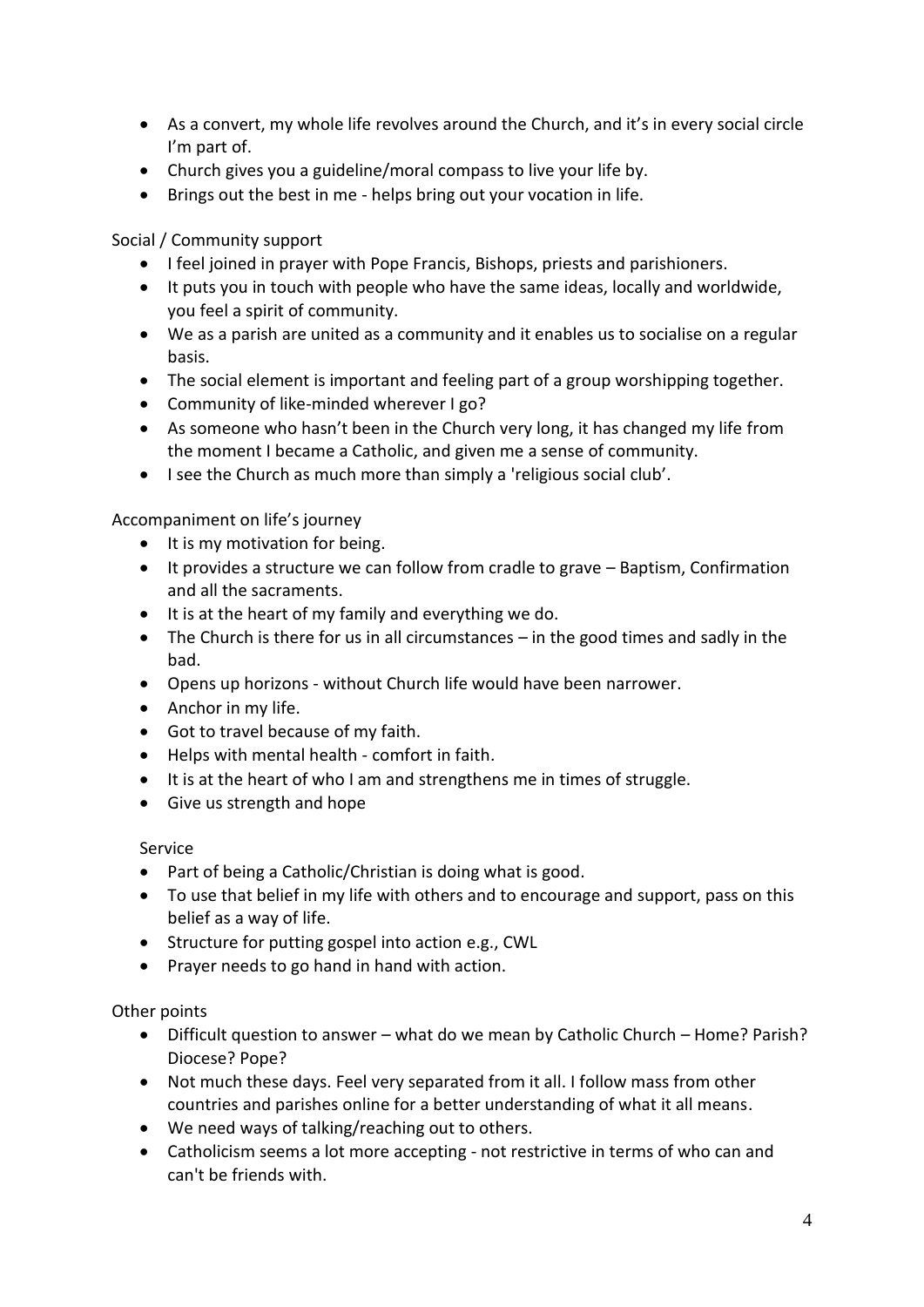- Not being able to be open about sexuality.
- On issue of mental health = spiritualisation of real problems jumping to spirituality instead of solving the problem. This approach is similar to the 'Gospel' churches where you know what they will say before you even ask.
- Saints and saintly clergy
- Catholic publications and organisations
- In what ways does the Catholic Church enhance the life of others?
- Not there to enhance our lives?

### 2. Which of your concerns does the Church fail or struggle to respond to?

Leadership Issues

- Not a strong lead on moral issues.
- Lack of visibility by the church hierarchy to respond to historic mistakes changes are taking place – but what are we aware of?
- It has responded to the historic child abuses, but such a wound will take many decades to heal. It needs to continue to show much remorse over this issue and do this very openly.
- The way the Church has dealt with historic cases of child abuse by the clergy is a concern. Child abuse issues are not properly dealt with. If there is a process, what is it?
- The Church is far too top heavy. Obviously, the wisdom of the Pope, other Bishops etc. is hugely important but the Church needs to be driven from the youth...all youth.
- Lack of respect of the Pope at a high level, whilst at the lay-people level there is great respect.
- The Church needs to move forward, whereas there are those, clerics included, that are trying to go back to pre-Vatican 2 days.
- Poverty of communication from hierarchy, partly due to poor IT
- Representatives and their responsibilities within the church is unknown
- Marginalisation of women
- The Catholic Church fails to find out why 60% of cradle Catholics (England &Wales) virtually never attend Church.
- There is corruption at top level... financial corruption, fraud, greed especially from bishops upwards. Failure to practice what is preached , a blasphemy of their very rank and role.\*

Role of the laity

- Lack of involvement of laity in decision making.
- Side-lining of groups in parishes e.g. older parishioners
- Role of laity undermined by clericalism

Comment submitted via on-line form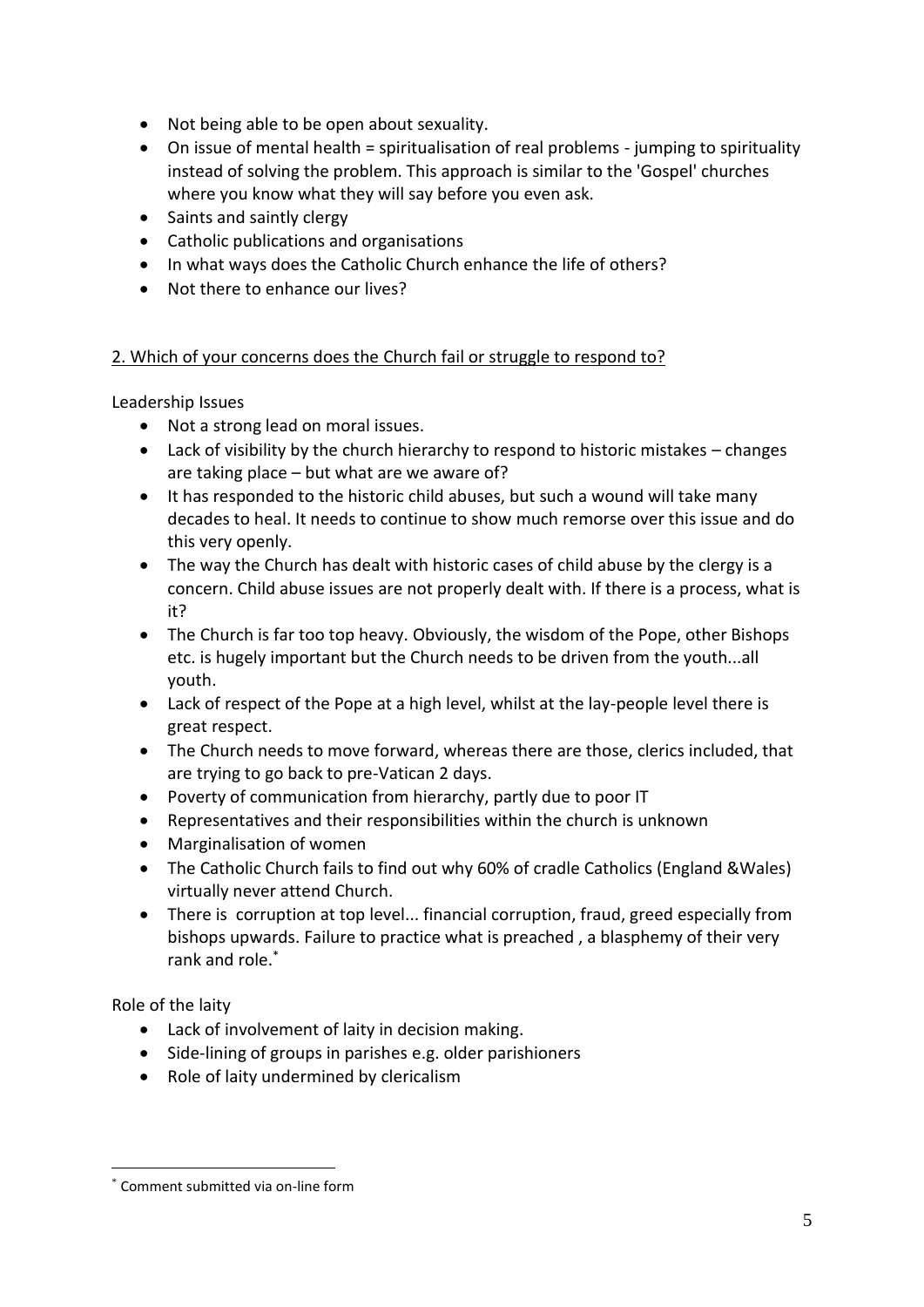Evangelisation

- Lack of involvement of the young .How is the Church engaging with young adults? Many had brought their children up in the observance of the catholic faith and yet at various stages and for various reasons these same young people had decided to stop coming to Church. We need to find a way to welcome them back. It was felt that for some in the core of their being there was still a belief.
- Is the Church able to reach out beyond Sunday Mass attendees?
- Failure in reaching hard to reach

Family Life and Relationships /Domestic Church

- Relationships do break down and there is a feeling of hurt and judgement when a person is excluded from Communion because they are divorced.
- To be gay is not a lifestyle choice, we are all born and made in the image of God, but the Church continues to disapprove and judge, so these people do not feel welcomed by the Church.
- A lot of friends are LGBT or are people from traumatic backgrounds. Message of the Church lost on these people. Historically LGBT members not accepted in the Church. As generations change, views change.
- Not had much clarity from the Church on this issue how to treat LGBT people.
- Acceptance of non-heterosexual love as real ... certainly not to be condemned outright.
- I understand the Church's view about gay marriage, and the nature of the Sacrament, but it's hard to respond to questions from others.
- Family members are Trans, and it's not clear where the Church is on this, which can lead to challenges in the family.
- Life and relationships are changing fast but understanding in the Church of the complexities of life is not making progress.
- I found my faith struggle when I lost my only sibling. I was glad to talk to local priests who gave me comfort in knowing this is part of my journey with God.
- How does having one parent not being Catholic affect long-term commitment?
- Does the Church really attract those who are married to non-Catholics?
- Crushingly ineffective in not keeping up with modern life in a way that everyone, anyone can relate to... this betrays and undermines the very rearing of children, teenagers, young families struggling, those yet to hear His words, those considering RC conversion, and prevents them getting to heaven after a fulfilled life.<sup>\*</sup>

#### Liturgy

- The church still struggles to balance traditional forms of worship with the needs of young people.
- Is the worship at Mass socially engaging compared to other denominations?
- Children are not encouraged enough to participate for example; reading, alter serving, animating some services or taking up the offering etc...

#### Other issues

<sup>\*</sup> Comment submitted via on-line form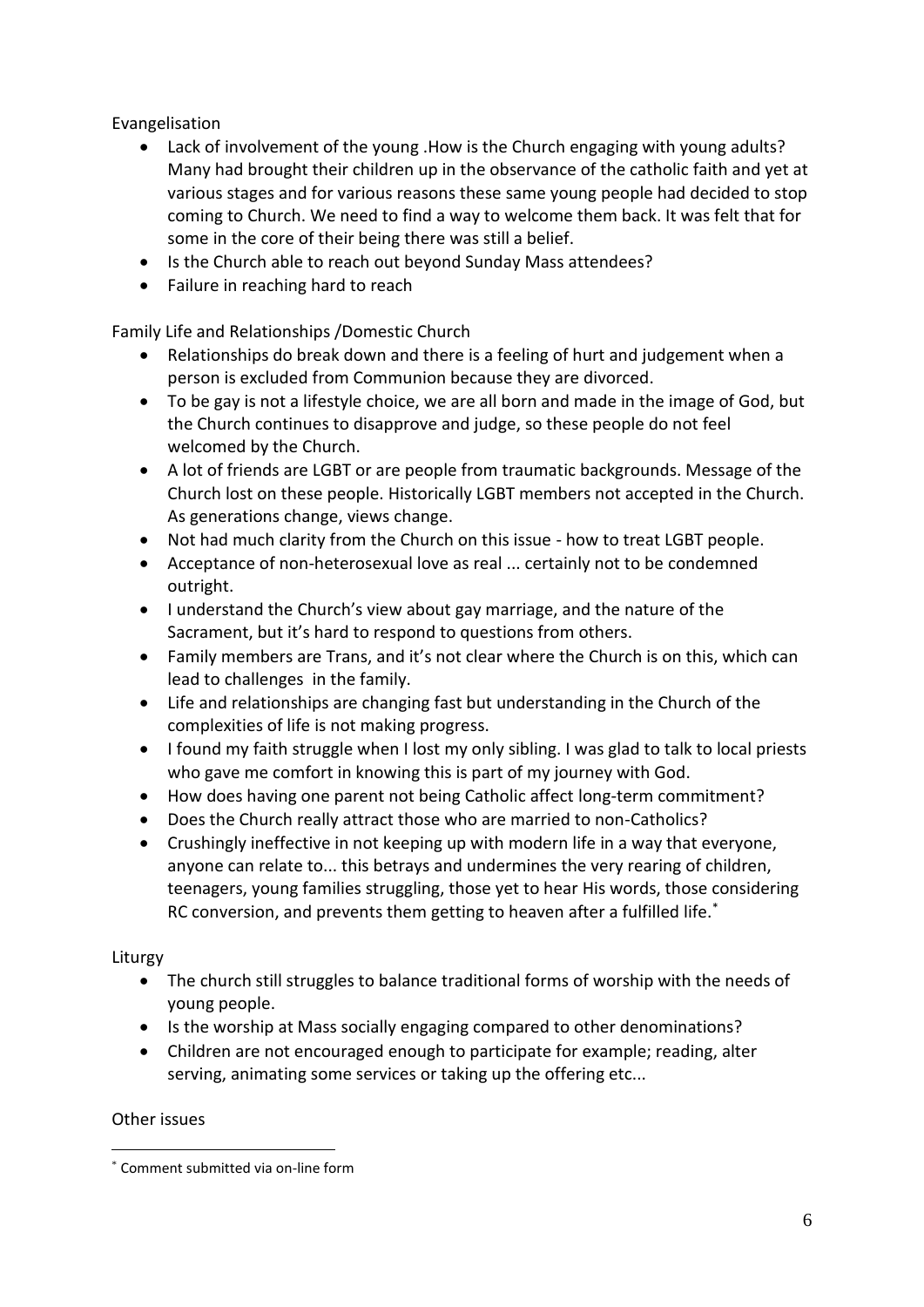- The church helps me in all ways possible.
- Different cultural groups come together for Mass in this country, including people from other continents with a different style of worship which may lead to cultural misunderstandings.
- Church is not called to exclude people "no more outsiders".
- Reduced numbers of children being confirmed year on year.
- Lack of communication. Lack of contact
- No longer feels like a caring community. No warmth. No inclusion
- Big generation gap
- Christian unity
- Criticism of Catholic faith.
- Dearth of Catholic institutions

#### 3. How is the Church perceived by members of your family, your friends and work colleagues?

Positives

- The Catholic Church does not seem to change its approach just to be popular in the way the Church of England does, i.e. women priests
- Can be treated with respect for having faith and not following the crowd.
- For some members of our families, the Church is perceived in a very positive way. It is important.
- Those closest to me know how important my faith is and see the Church as part of that. At work I try my best to spread the Good News, sharing love and peace.
- Family/friends are largely supportive of the Church though not always in agreement.
- Friends: Catholic same as us (second family), non-Catholic mixed views but tend to come to us in times of need/troubles.
- They understand that it's not for everyone, but everyone has the own opinions and they value mine about the church.
- Good to have friends from people from other Abrahamic faiths nice to have someone who understands.
- The quality of the priest is important in how the Church is perceived, and good communication skills are vital. We are lucky in this Parish.
- With high respect

Less Positive

- Not well! E.g., lack of female participation, attitudes towards homosexuality and marginalised people.
- The Church can come across as judgemental.
- They see the Church as very male dominated. Decisions made by men with no worldly experience. Women as second-class citizens
- People are scared about being open with me when I say I am Catholic. They think I may judge them for their sexuality or way of living.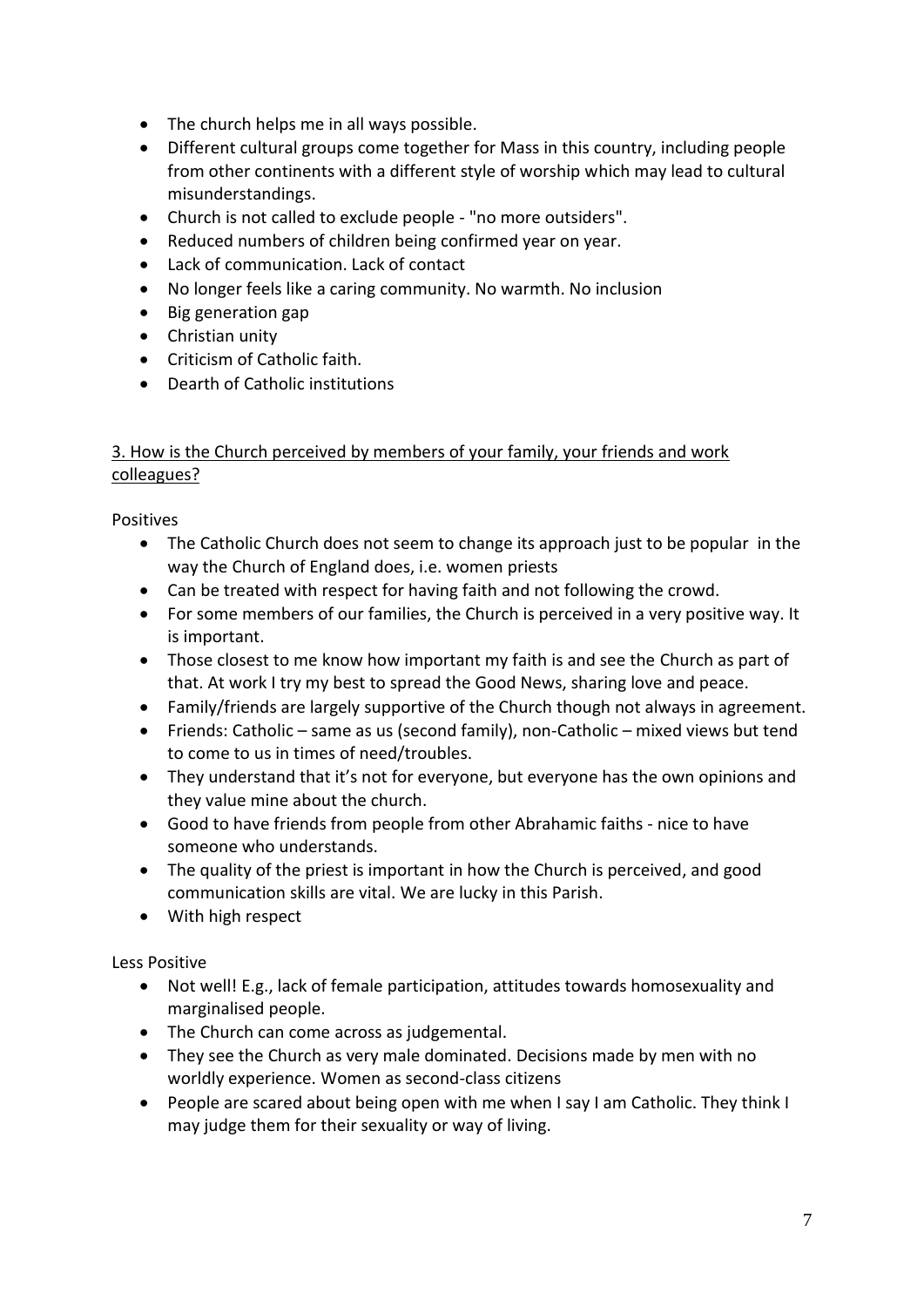- Young people's perception of the Church is it's an irrelevance in many respects. Boring. They lead busy lives and other priorities take over. The Church needs to find a way to keep young people as they get older.
- Faith is part of family life. However, friends not practicing or atheist etc. Having faith feels like a novelty = being asked a lot of questions "Do you hate me because of X".
- Distrust due to child abuse. Child abuse will always come up in conversation as will celibacy of priests.
- Perception that Catholics are distinct from Christians
- I'm sad to say apathetically at best. Aside from my children and husband , the majority of my family are atheists / members of the Humanist society.
- Family members mostly Christian. Some Catholic friends who only come to Church at Christmas or for baptisms. Work colleagues aren't really interested in faith.
- For other family members it has become irrelevant. Why?
- Mother is Catholic and the faith has been an anchor for the family. Majority of friends have been atheist. They do not feel welcome as they are Queer or Transgender. To them it makes sense to believe "in science' despite Church being open to it. Can't think of a time where a friend has been supportive of going to Church. Only time have had supportive friends are from CathSoc or Church.
- "Church is in the dark ages." It's out of touch with the modern world. Outdated, not relevant. Unable to relate to the real world. Stuck in a time warp.
- Attitude to birth control.
- Too rigid and too many rules. Church as a means of control.
- The negativity expanded on the Internet.
- Hostility from family members who have remained in the Jewish faith.
- My mother (CofE) would say to us children, " Be careful mixing with those Catholics; they're an odd lot.!
- Vocabulary used is not easy to understand unless catechism classes are offered
- It's not believable
- It's depressing
- It needs to be made more accessible
- It does not make any sense
- The songs are out of date and out of tune
- Why do we even have to go?
- The teachings of the church do not carry through in daily activities
- Evil in its inexcusable refusal to deal with sex crimes in this modern day... many hitherto devout people, leaving as so disillusioned and disgusted.<sup>\*</sup>

### 4a. How does the Church Make Decisions?

- We don't really know!
- There was some discussion as to the meaning of this question, and whether the focus was at local level or at other levels through the hierarchy. Need clarity on what is the decision-making process, tell people what they are.

Comment submitted via on-line form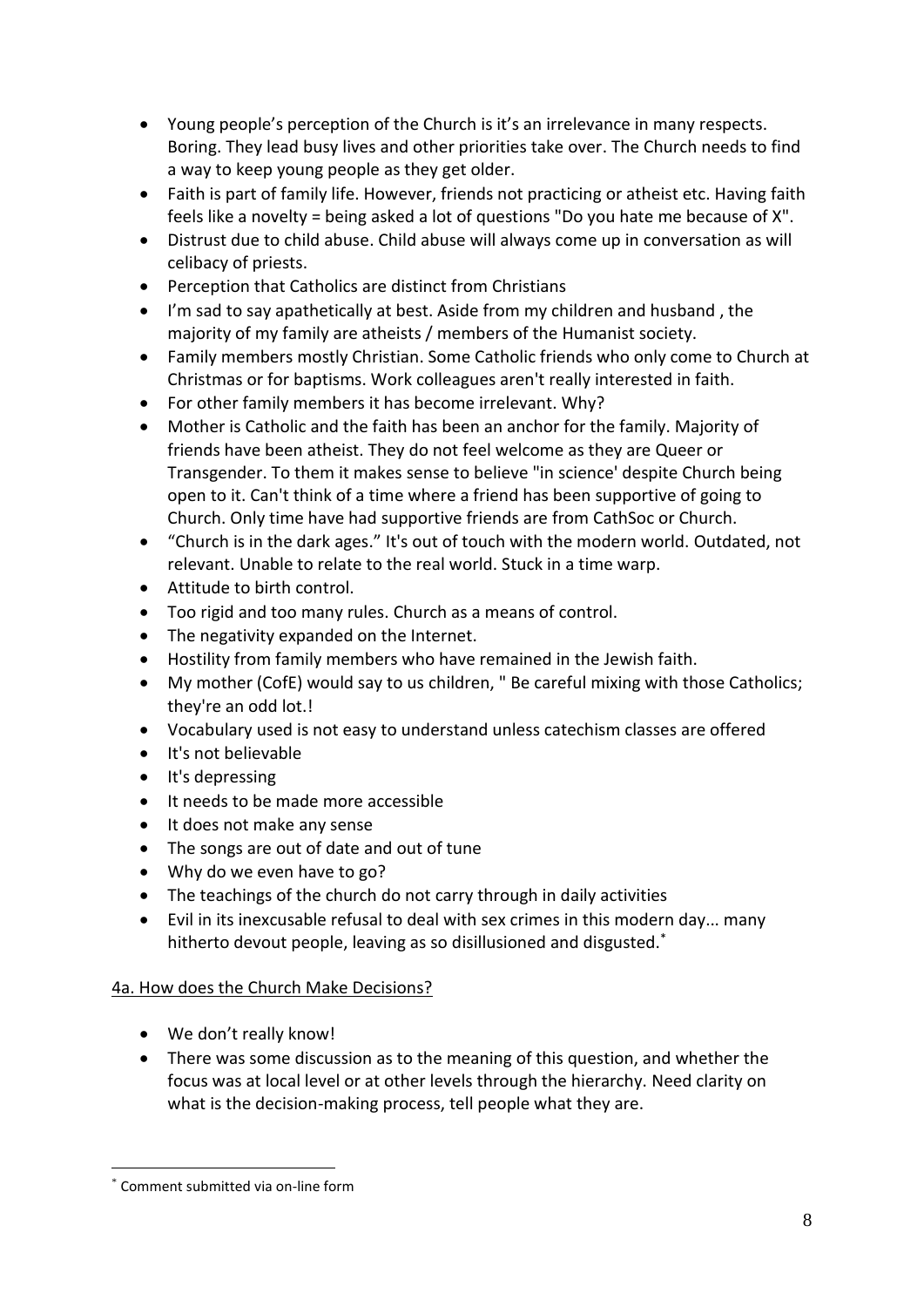- Slowly! The pandemic has made communication and action more difficult . Times are changing quickly, and the Church may not be keeping up, or too slow in its decision making.
- Synods > Magisterium. Bishop King in his own diocese.
- Canon Law says every Parish should have a Pastoral Council, but many don't?
- Parish Council? Advisory to PP
- Decisions about faith are made by hierarchy. Pope down. From the top down
- Decisions about non-faith (practical) made by hierarchy and/or laity
- Too much red tape
- Diocesan structure doesn't feel like it's real for some people.
- What is the purpose/function of the deanery?
- Holy Spirit

### 4b.How might the Church improve its decision-making processes

- Need more communication and transparency in decisions at all levels.
- By continuing to listen to the concerns / needs of the communities they serve. This is a welcome shift.
- Honesty.
- By continued consultation.
- Be useful if the Church clarified what the decision-making processes are at local, national, and international. We don't know anything about it. Lack of transparency. I didn't know about the process of electing the Pope before I saw it on the news. Nobody knew about the Code of Canon Law in our group.
- Improve procedures to involve laity .It's a good thing to involve more lay people in the decision-making process, and especially women who bring a different perspective i.e., have experience of family life. It was noted that the Pope has appointed women to some key roles in the Vatican, which was welcomed.
- The structure of the Church needs to be more bottom up rather than top down. Too much top-down; more emphasis on bottom-up
- Women's rights and involvement. Women must be seen to be much more prominent at youth level and senior levels. Women are on the Board of Trustees for the Diocese – how many people know that?
- In some parishes priests may have too much power. It is good to see a consultation process being set up in more parishes i.e. Parish Councils.
- Missed opportunities to involve youth more especially following the very promising synod for the young
- Apply the same laws for crimes of sex and financial corruption as the UK law which are the best in the world.
- Why do we still not have a Pastoral Council in the Archdiocese?
- Use suggestion box within Parish
- IT training for those responsible for communicating.
- Parishes to have skill-based parish data base for skills to be used in decision making and support where needed.
- More transparency with confident conversations. Identify a way to be more open and transparent about what is happening in the Parish e.g. lighting and alterations.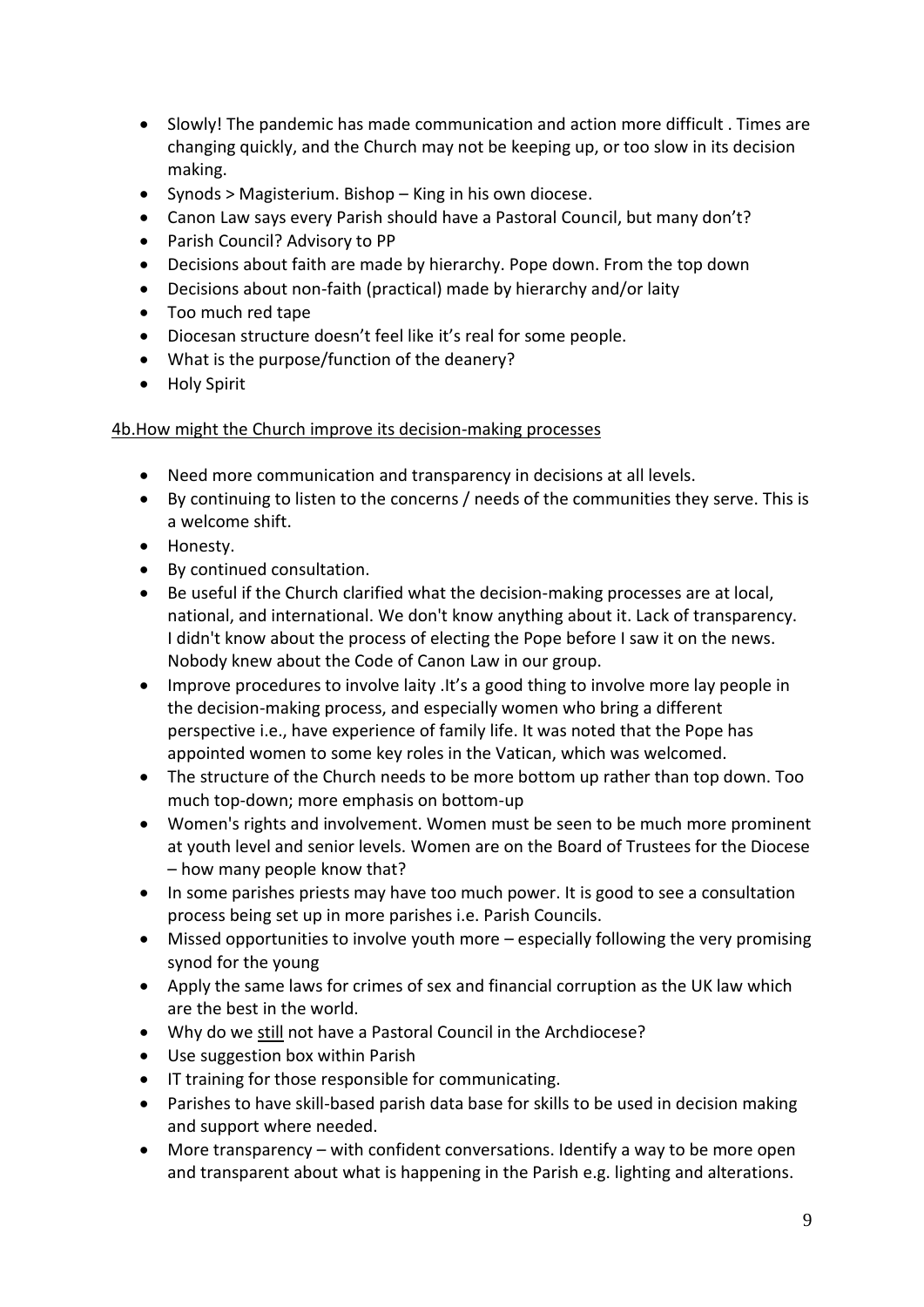- Hard to answer this one so many different views to take into consideration (if consensus is sought)
- Make it more inviting
- Value each individual and what they can bring to our church community Make it more inclusive( age, race, ethnicity)
- Reconnect with parishioners to understand their needs especially through difficult times
- Ask if one can fulfil certain roles within the parish or church and support them!
- Youth must be prominent in decision making.
- Be more involved with the clergy.
- Any new information of whatever kind coming from the Vatican or Archdiocese needs to be clear and succinct rather than leaving that job to the press. Several huge documents could be summarized in just a few lines.
- Various ways of disseminating information through IT are and will become increasingly important. The Church needs to be 'ahead of the game.'

5. The last two years have been challenging. In your experience how has your Faith been supported? How would you like your Faith to be supported in the future?

Mass online

- Our clergy had done an excellent job in the live streaming of Masses and other prayer events, which has been a lifeline for some.
- Online Masses from different sources. Lots of tech learning and creativity has come out of the pandemic with parishioners hearing the Mass and the rosary in far flung places.
- The pandemic has brought the Church up to date in terms of online services.
- The Church responded brilliantly to Covid 19 situation quickly and with consideration.
- The Lord works in many mysterious ways, in this case the dire and extreme restrictions combined to open new doors and chances to spread evangelisation and worship, renewed faith for lapsed Christians e.g. TV Mass on line, Adoration on line
- Finding a good online preacher
- Really good services and teaching thought. Always appropriate to the crisis.
- I loved having Mass "online", keeping me connected and supported thank you! .
- The introduction of online Masses was ground-breaking and made mass accessible at any time of day, in any situation when I couldn't attend Mass at church.
- Nice to go around the world for Mass!
- Digitally supported Masses to help elderly parishioners to attend. Utilising new technology, such as Virtual Reality (& 360 degree live-streaming cameras) and Artificial Intelligence.
- People have got together to support one another, particularly online. Church isn't a building.
- My faith ebbs and flows but I always return to it. Not participating in Mass due to Covid was tough. I appreciate what the Church tried to do re. online masses but they sadly were not for me.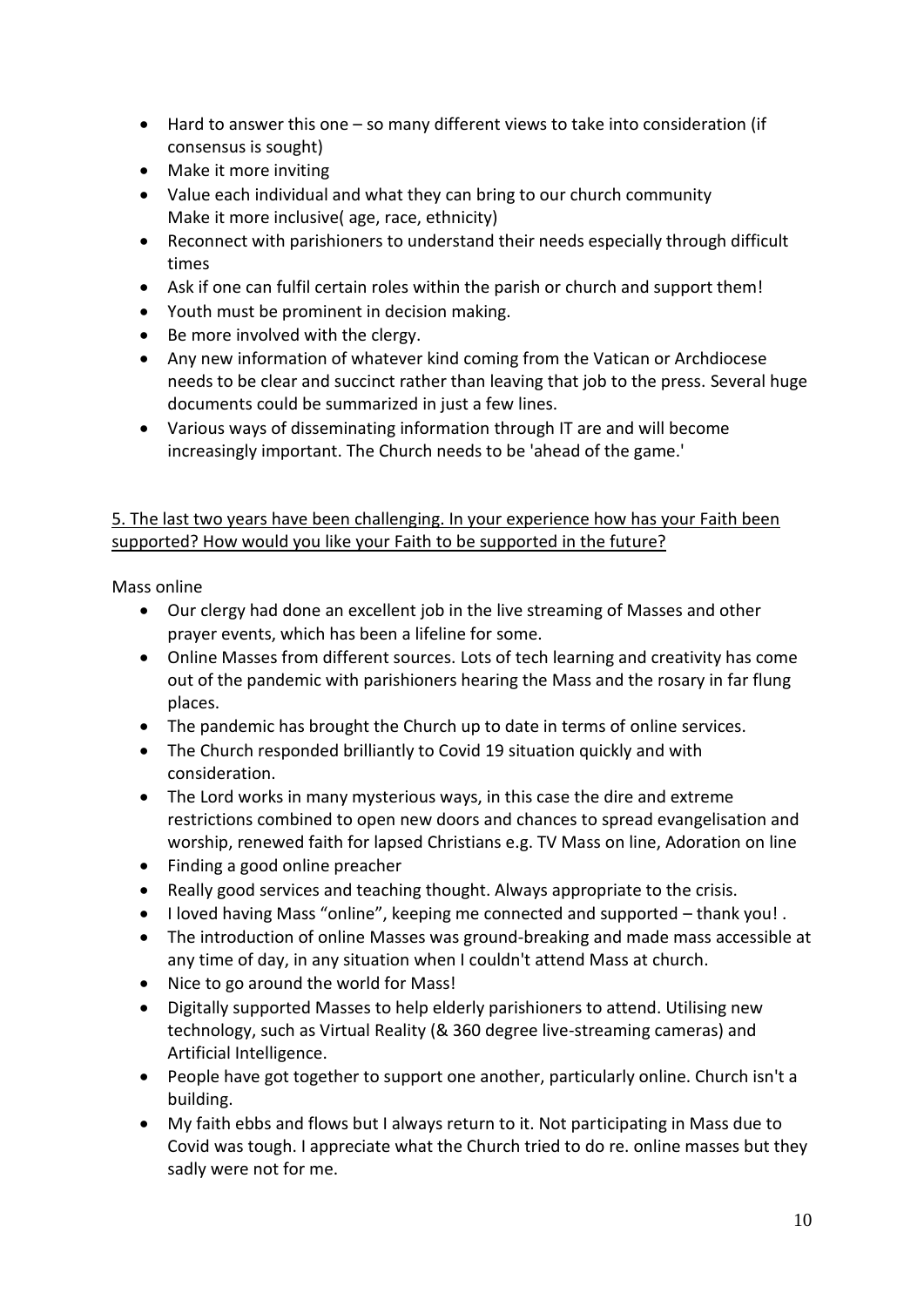Other online resources

- Grateful for the range of online prayer and Mass opportunities.
- Adapting to new ways of doing things. Using mobile phone to stream the Mass. In the future, digital age where things are more and more computer based. It is possible to do everything from the comfort of your home. One of the busiest generations ever, always being 'connected'.
- Many people have got into apps for daily prayer and meditation, which wouldn't have happened without the pandemic.
- Through the good fortune of access to various online 'talks' from Priests nationwide and the opportunity to attend Holy Mass online I found that my faith was actually strengthened. However, for others who may have had extremely difficult times it must have been a very testing time for their faith.
- For everyone online, their faith has been well supported.
- For those without internet, it has been very difficult although, there has been provision from individual initiatives.
- The Catholic Church seems to have done extremely well in its support to parishioners over the last two years and what was learnt so quickly then can still be put to good use in the future. e.g., Online Mass for those unable to attend. Phone calls to the housebound. Detailed online bulletin etc.
- Rosary online (CWL and prayer groups)
- Challenged by online adoration
- Pope's global blessing

### Social Action projects

- Collection of food and outreach has been good.
- Life Charity shop donations have carried on.
- Being able to do faith in action, food bank.

### Stewards/Cleaners

- Work of whole team (stewards, cleaners etc) to facilitate come back to church for Mass.
- Reassurance that church was a clean and safe environment.
- Excellent stewardship.

Telephone Support

- There was an appreciation of the contact by phone to check on parishioners. 'I loved the calls home made by the team at St Michael's. It made us feel cared for and part of the parish'.
- Follow up if needed.

### Other Points

- It was encouraging to hear Cardinal Vincent advocating for the re-opening of churches and providing strong leadership at a national level .
- Personal prayer. Just praying every day and hoping that God can sort the world out, he will support us.
- My faith has not been supported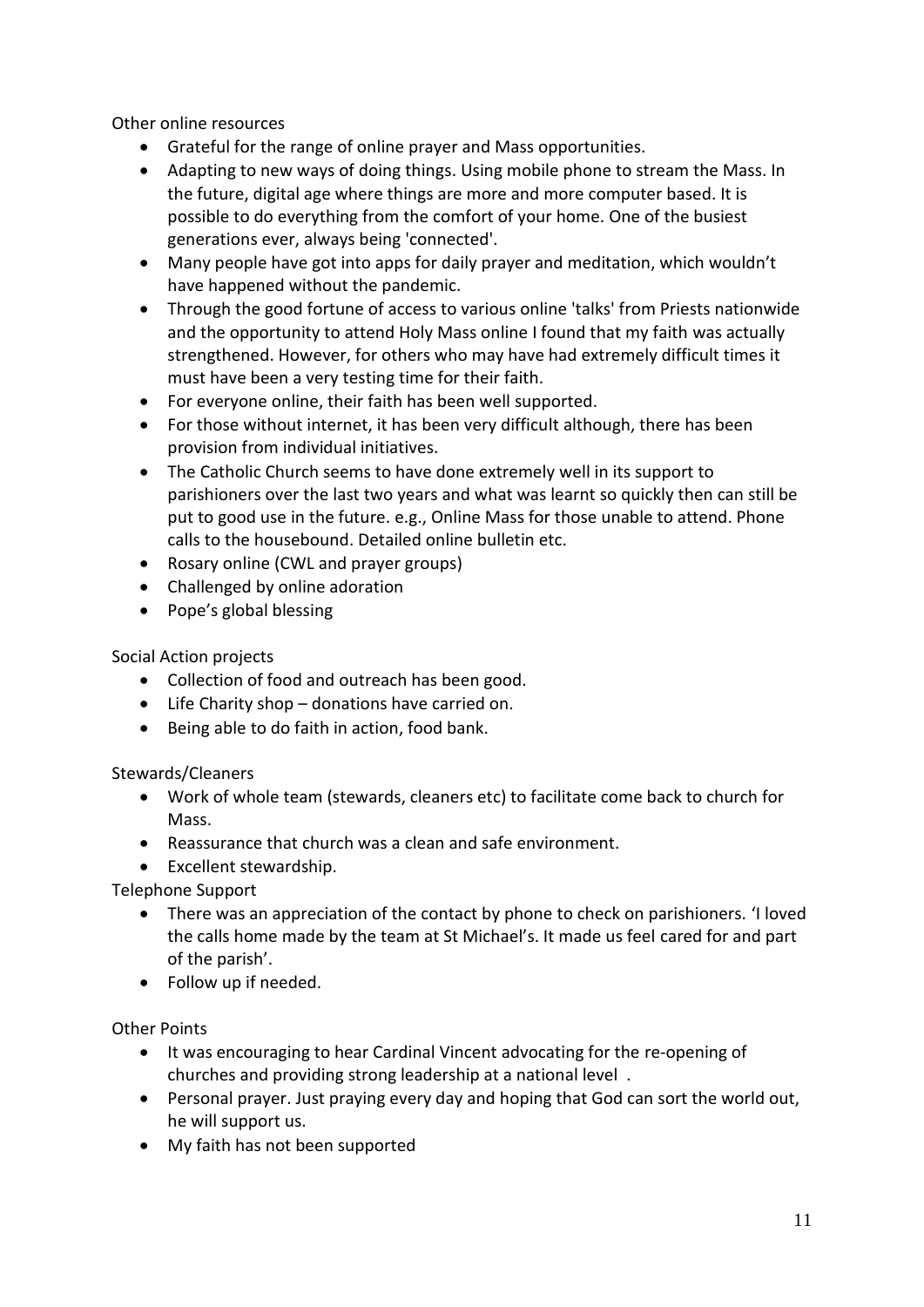### As to the future….

- Continue online resources and services, especially to support those unable to return to church.
- Think about how we can expand what we did during the pandemic
- Putting on prayer groups, catechism classes, seminars we can attend, places to go to enhance our faith and prayer life, social outings and gathering
- We need to reach out to young people. Need to find a way to get younger people to commit. How can we re introduce the children's liturgy and the youth club?
- The pandemic has affected the children more, so we need to find ways to get them back in.
- Return of pre-pandemic practices, return of Exposition during the week.
- More community activities
- All age family-centred activities
- Being made welcome (though means different things to different people).

#### **Participation: Liturgy and Worship. Co-Responsibility**

#### 6. How do you believe your presence at Mass makes a difference?

**Positives** 

- Makes a difference to ME!
- There is a powerful feeling of being a part of a community participating together; helping create a sense of community. Shows unity
- Mass is part of what we are. It is part of a communal expression of belief and worship. The Mass is not a lifestyle choice or optional extra but part of a Christian way of life. A common purpose, it radiates outwards.
- Mass isn't something one can do on own's own.
- My presence is a communion with God .
- It is an example of commitment to the whole world.
- I feel welcomed at Mass, makes me feel part of a family. Joining in with the community, getting to know people.
- Coming to Mass/Church makes me feel safe the safest place to go in Wolverhampton. Always feel welcome.
- Gives me the sense of wholeness and belonging. Being there makes a difference in encouraging others in their faith.
- Mass is participative but some like to feel they have a more active part to play and that it makes a difference.
- The Mass is a gathering and the fact that I am present helps to fulfil this definition. During the actual Mass I do not especially think of those who are present.
- Participating as an individual and by supporting other people, or helping with the Eucharistic service through choosing and singing the hymns and preparing the bidding prayers; reading the readings; singing the responsorial psalm and gospel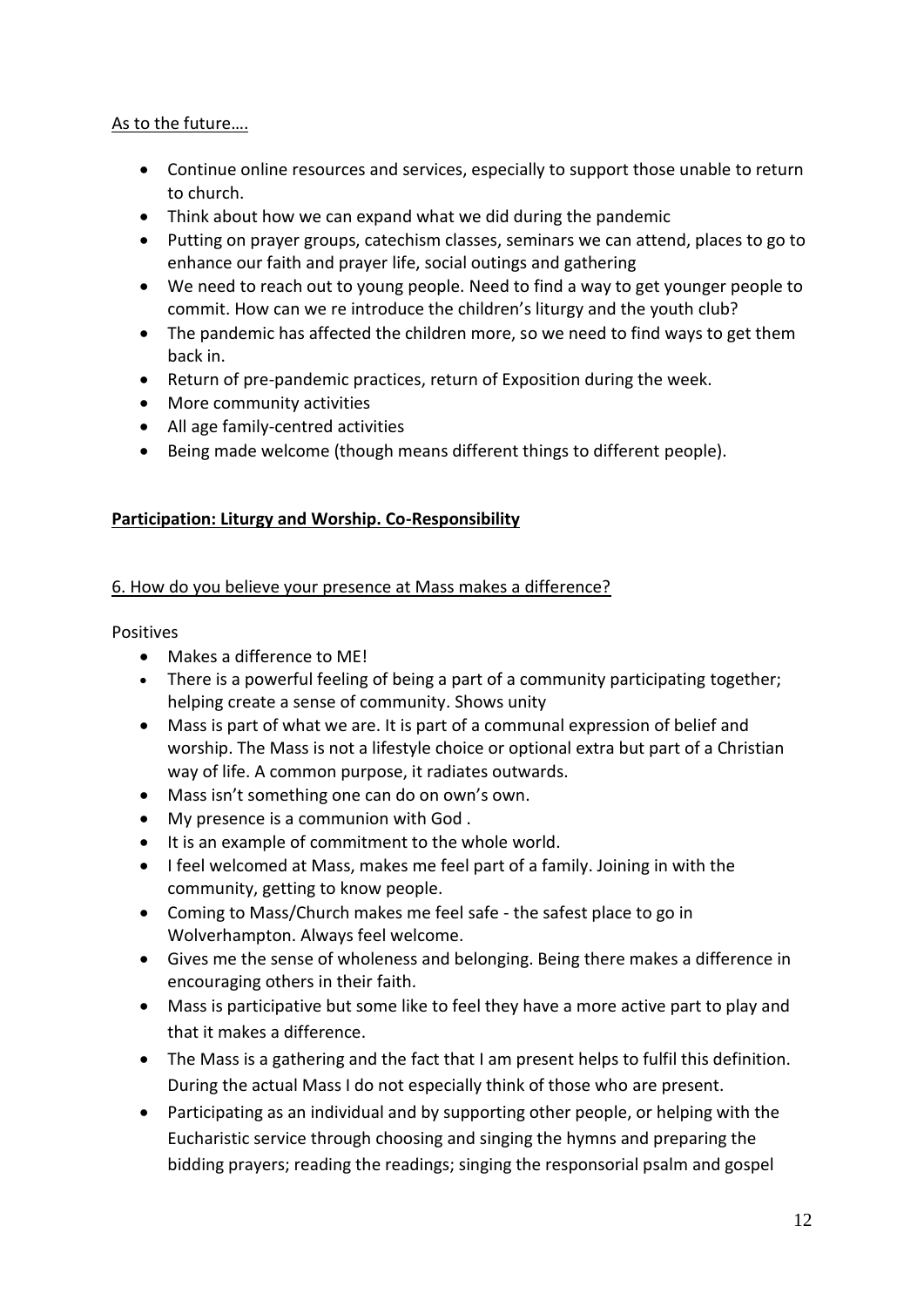acclamation; reading the bidding prayers; serving at the altar; distributing communion; making special announcements etc.

- Another voice in prayer in Church family. Joining as one family.
- It's good to see other people with the same need to be there , showing that commitment. Enables us to keep up with others and look out for them
- Universality of the Mass is important
- Learning about your faith through the homilies, stimulating you to think more deeply or differently . (We need sermons that we can relate to which are short.)
- It's a witness to all that the Mass embodies and beyond.
- Attending Mass gives strength to other parts of our life. It is a vital part.
- For me it's spirituality and formation.
- It is what God wants as per 10 commandments Honour the Sabbath.
- I hope that my presence at Mass makes a difference. I join in the prayers, responses and singing and make an effort to pay special attention to the important parts of the Mass. I also speak to people before and after Mass.
- It (my presence) makes the Body of Christ more fully present at this moment, in this time, here in this place.
- It makes a difference because it meets a need to come to Mass to pray to Our Lord, receive his blessing and most important receive the Body and Blood in the form of communion .
- The more people, the more the parish can take opportunities to grow overall by using groups and individuals' talents.
- It encourages others and ourselves as a community of believers, parish and own family.
- The family that prays together, stays together.
- 'Where two or more gather, I am there'
- Just getting one extra person closer to God is a victory.
- Everyone at Mass has a responsibility to support the congregation and the church e.g., by donating to charity, to the collection.

Less Positive

- It's a challenge.
- At the moment no difference. I've chosen not to attend for about 4 weeks now and it seems no one cares. I could be dead, and I don't believe anyone would know!
- Am I making up the numbers?

#### 7. Explain what difference does it make in your life to receive the sacraments?

- Sacraments are extremely important to me.
- Pandemic brought it home how much we love and rely on the Sacraments and perhaps had taken access too much for granted before.
- Sacraments form the framework of our religion.
- Sacraments bring us closer to Jesus and enable us to take that relationship into the wider world and to live a better life.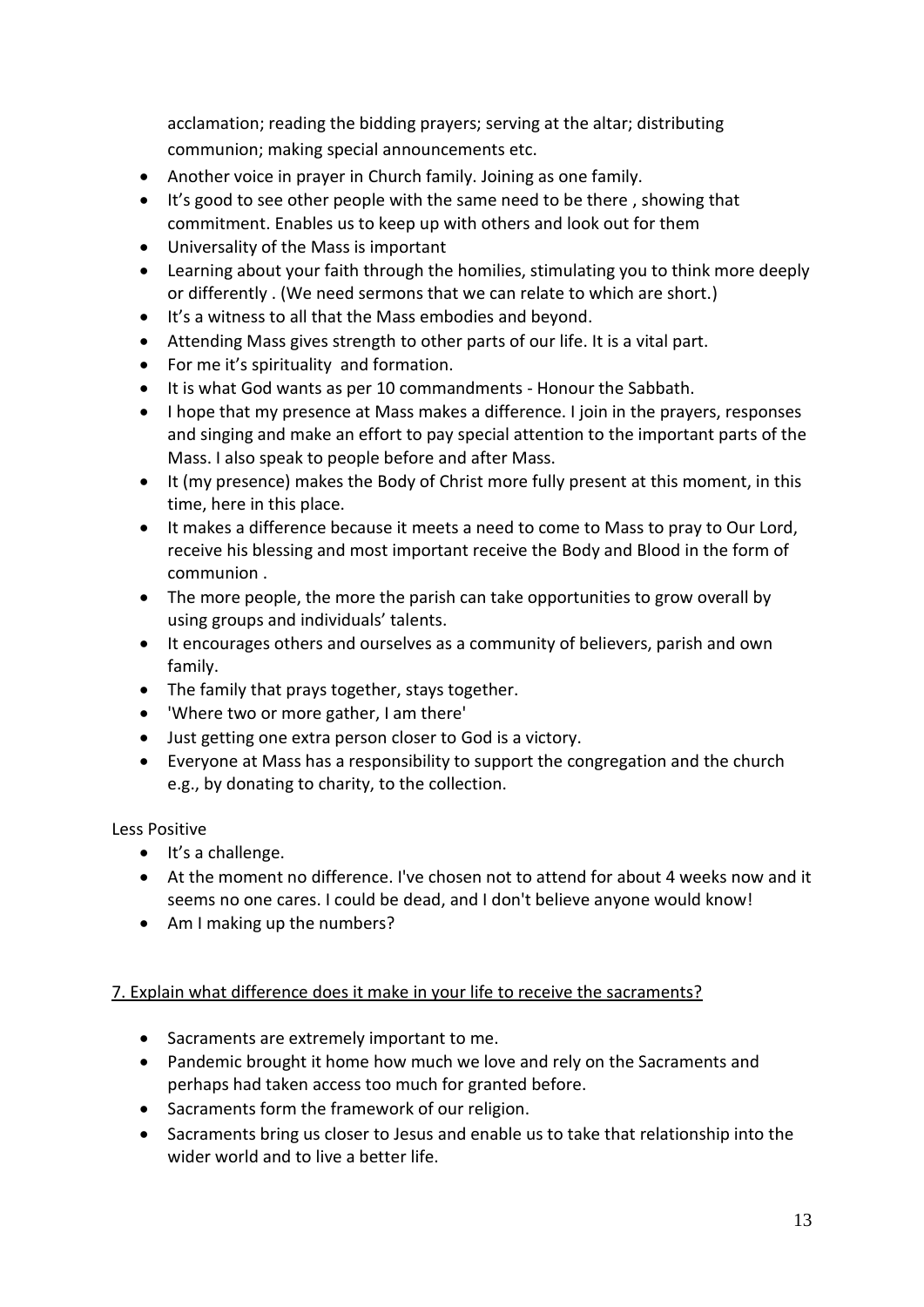- Eucharist **–** could be the most important, strength for the journey. Belief in transsubstantiation is important
- To come back to receiving the Eucharist, have really appreciated it, and this has reinvigorated a love of the Sacraments.
- To receive physically the sacrament at Holy Communion is enormously important. It is, as in the Last Supper, actually receiving Jesus in to my poor soul with the hope of giving it refreshment and strength.
- The Sacrament of the Church itself, the community, this is what the Eucharist is, and needs the people to be present .
- Eucharist rejuvenates spirit during the week.
- The process and the pledge ie the incorporation into the body of Christ here and now, and the promise of eternity.
- Receiving the sacraments is a joint act between God and me;I am nearer to God and feel a closeness to Him.
- Baptism I was 10/11, felt like becoming part of a family. Sins washed away, felt like it made a huge difference to my life. Communion - Body and Blood of Christ, draws you closer to God. Reconciliation - each time you go, feel like a new person. Imagine that Marriage etc would add to this.
- Missed so much at the height of the pandemic in terms of Requiem Mass and solace of the sacraments in times of loss.
- Reconciliation **– l**ifts a burden, a chance to be forgiven, we are lucky to have this sacrament. Reconciliation brings peace and healing for a state of grace.
- General absolutions?
- Sacrament of the sick **–** can make you feel uplifted, gives extra reassurance, a feeling that everything is going to be all right, whatever comes next.
- Regulates my relationship with God don't just drift.
- Receiving the Sacraments has made a difference to my life. Over time, I have become more tolerant and have grown in understanding myself especially through the Sacrament of Reconciliation.
- Baptism I was 5, had a sense of coming into family. Reconciliation a way of speaking with God more, God will forgive me and listen. Receiving the Sacraments reinforces my faith.
- Sacraments associated with peace, perspective, nourishment, connection, sharing, being in God's presence. Open door to the sacred.
- Reconciliation makes me feel very close to God. It helps my prayer life.
- Mass liturgy of the Word & the majority of homilies help me interpret scripture and God's intention for me. Reconciliation makes me feel very close to God. It helps my prayer life.
- They guide our lives. Extremely important to me that my children attend … Catholic Primary and receive these.
- It nourishes my faith and fuels me to be better than I am.
- I feel very blessed when I receive the Body and Blood of Christ.
- It brings me closer to Jesus.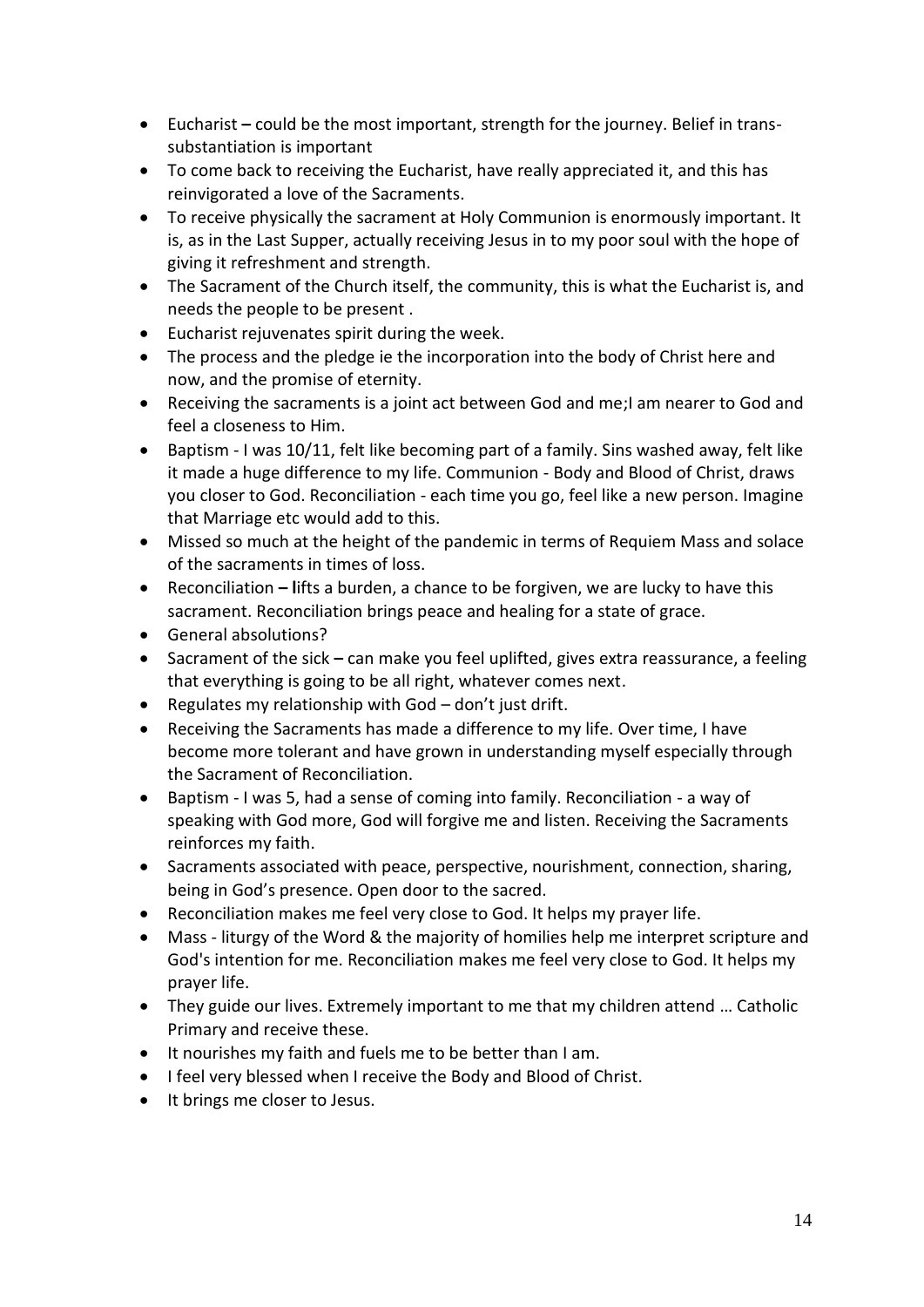Other Issues

- What can the Church do about the future? How do we get the young to go to the Mass/Sacraments and carry the Church forward?
- Why do some young people not see Mass attendance as central? What can the Church do about that? The communal aspects of the sacraments in secondary school appear to have been squeezed out?
- How good are we at communicating with young people about our and their personal beliefs?
- How relevant/essential are the sacraments? Should their relevance be more emphasised? Should they be reviewed?
- Too much concentration on Mass in relation to the other sacraments?
- I used to be extremely close to the Church and believed it to be the centre of my universe. I'm still close to God but he feels more present and alive in other churches. It makes me question what faith is really about?
- Special services (such as Easter Tridium)

### 8. What part does prayer play in your life and your relationship with God/The church?

- Prayer is very important. Plays a very important part in daily life.
- I pray at home and in church, I also pray to the saints.
- A key part in our lives.
- Prayer is when I mentally connect to God and can ask Him for help. It is a time when I can actively listen too.
- Prayer is way to connect with God, pray when wake up and go to sleep. Saying the Creed in unison at Mass helps. If something goes wrong, lean on God.
- Prayer is a conversation with a friend who will always listen and accept. Will get advice you need to hear.
- I pray daily but only at a basic level
- I only prayed when younger if something was going wrong. If depression was getting worse, during exams etc. As I have got older, can do it morning and evening.
- Like to do it when I have a private moment to myself, dialogue with God. Always someone to turn to and offload. It is a "constant".
- Easiest thing to do as a Catholic, so often overlooked.
- Prefer short prayers throughout the day rather than formal prayers
- Morning prayers are a good way to start the day and evening prayers a good way to finish the day / reflect on the day. Good to have prayer routine integrated into one's day. It sets the right priority for the day.
- Keep it simple by just thinking of one thing to be thankful for at the end of the day
- A continuous prayer is just saying the name Jesus at times during the day
- Many different types of prayer thanksgiving; reading the scriptures; Lectio Divina; meditation/contemplation; imaginative prayer; talking and listening to God etc.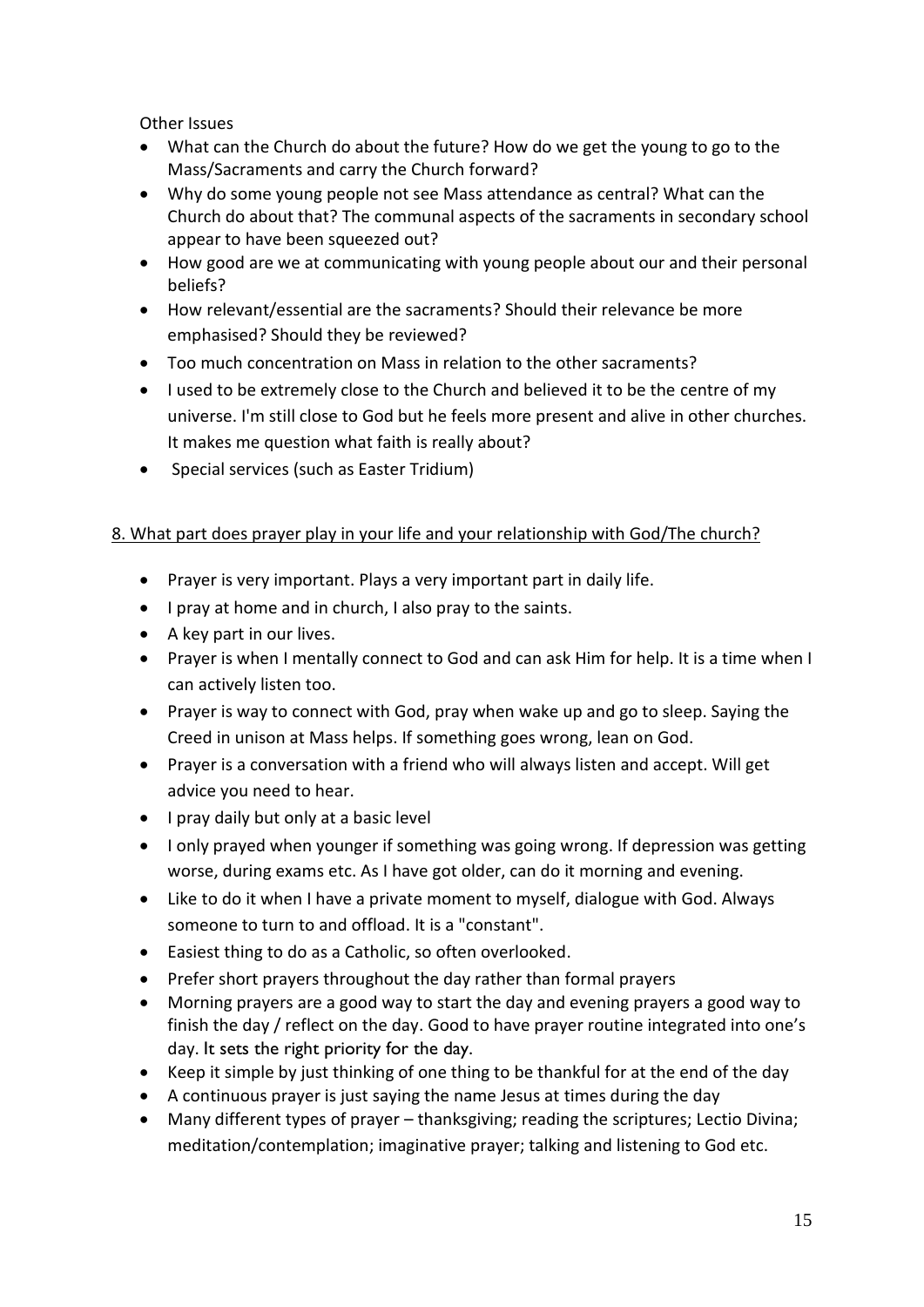- There are many aids to prayer mobile apps, using daily Mass reading, examen, prayer of the Church e.g. the Jesuits have an app called the 3 minute Retreat, which some find useful.
- Prayer is helpful when you feel helpless e.g. big world issues that we can't influence, at least we can pray.
- Prayers...daily setting thoughts and goals in order, listening to Gods will, listening to God's answers, food for each day, motivation and retreat and getting correct perspective.
- Helps when you can't get to sleep!
- We need prayer to keep us on track.
- Many ways of praying it comes in all the time not just on specified times or places.
- It is helpful to have set prayers, but also to come together with others in prayer.
- Prayer is a gift to communicate can just be a conversation with God integrated into one's life. A route to God and His route to us. Asking God for help and guidance.
- Perhaps we need to make more conscious effort to prayer and not just on one's own.
- Church structures provide prayers for specific occasions/reasons.
- Good to have a conscious running conversation with God helps one to focus on the importance of prayer.
- Importance of praying regularly and committing time, whether it is meaningful or not.
- Finding a quiet place without distractions is a wonderful opportunity to sit and listen to Jesus. He will understand my issues and help me to progress. I feel that during a public Mass prayer is not fully recognized and somewhat glanced over. It seems important to only participate in Mass when in the right frame of mind to do so.
- Since my middle age, Prayer has played a key part in my spiritual growth (together with the Sacraments). I pray am and pm the Prayer of the Church. I also practise Contemplative Meditation. I realise that it is important to have a relationship with Jesus.
- There is power in praying together -like communal prayers e.g. Rosary would like to see more in parish. Praying with and for others. Praying as a community via Zoom.
- I pray most days but am aware that this is something I need to develop as I am easily distracted or unfocused due to so many external pressures. Only at Mass and occasionally at home can I find peace.
- Prayer gives me life and helps me be thankful for things and to pray for others to help them.
- It helps my faith to underline everything I do, it gives me an opportunity to reflect on my weaknesses, to ask for forgiveness, to help and support others. Prayer unites us and makes us stronger.
- Gives hope
- Can be challenging
- Can be fruitful
- Feeling that mask wearing has affected 'responses'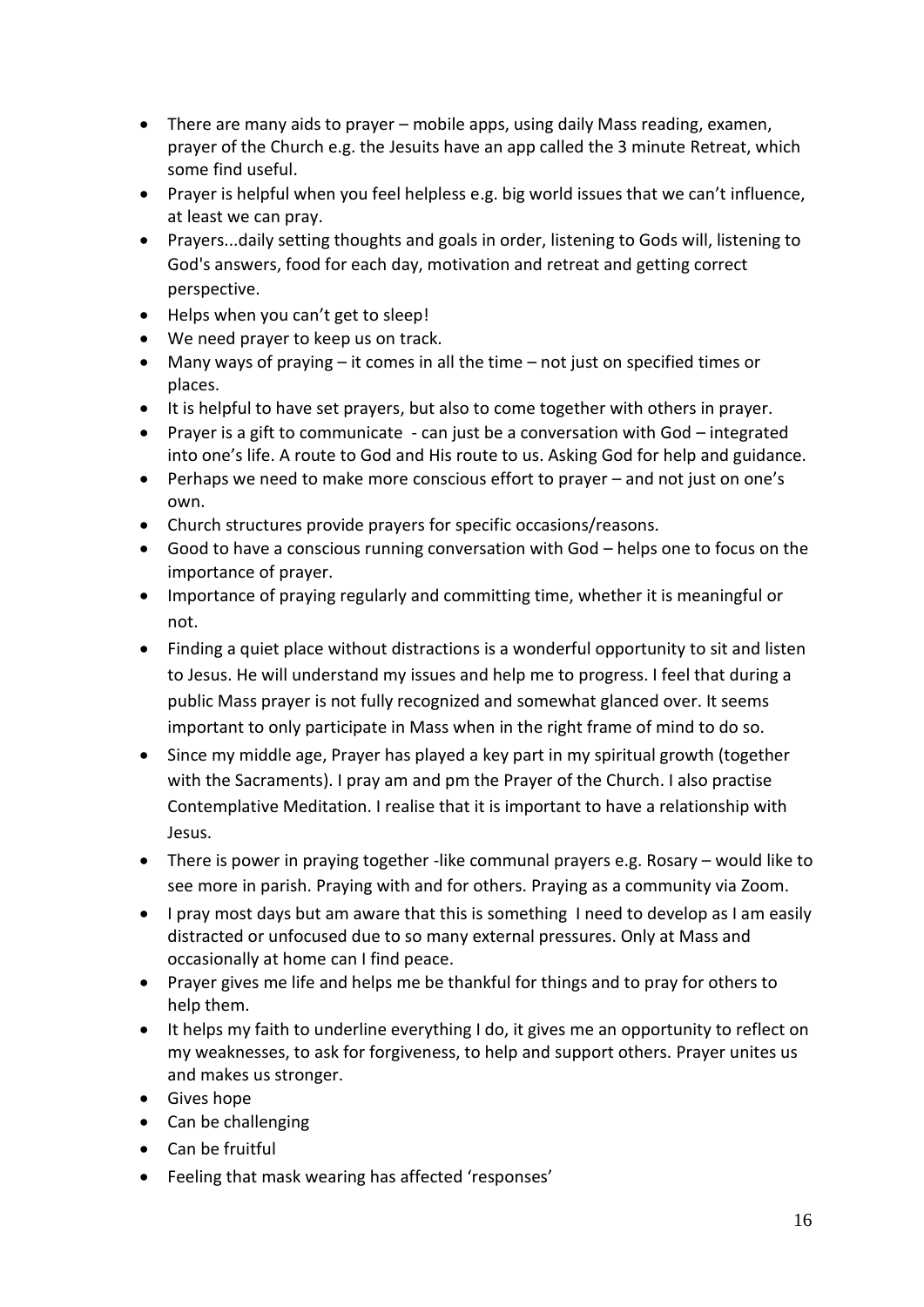• Church failing to reach out to meet the spiritual needs in the community?

#### 9. How do you currently participate, personally, in the life of the Church? How do families and young people participate in the life of the Church? How much responsibility do you have as an individual?

- a. How do you currently participate , personally in the life of the Church
- Personally, by going to Mass.
- Weekly masses online
- Having a role in the life of the Church e.g., Membership of Church and parish groups ; parish/finance councils; Reader; Governor of Catholic school & MAC; Cleaner; Steward/Welcome ministry; Social events; Food bank; Supporting clergy and sisters; Visiting the sick and elderly parishioners ; help with flowers, sing in the Choir, Prayer Group member, Eucharistic Minister; Writing bidding prayers; Promoting support for Catholic organisations at the end of Mass; Parish records.
- Meet & Greet seems to be becoming more and more important. For someone returning to Church after a long break it can be a very daunting experience for them. But everyone needs to be made hugely welcome.
- Going to Catholic Society.
- Adoration
- Eucharistic Ministry to the house bound.
- Participating in life of the church through helping at EDGE Youth Group, serving, singing etc.
- Before the pandemic, CathSoc used to help at the soup kitchen. Also helped with evangelisation at 'nightfever'.
- Pre-pandemic Children Liturgy.
- Pilgrimages.
- Silent prayer after Mass
- Charity work
- Caring / praying for others
- I refer to Catholic beliefs / principles at home although I allow my children to make their own path as I'm aware of the detrimental effect of 'forced' belief on my extended family. I try to practice what I preach and do so through my work. As a family we regularly focus on fundraising for charities such as the Good Shepherd, CAFOD, WWF...
- I donate to the food bank each week and support my daughter as an Altar Server. I collect up hymn books at the end of Mass and return them to the appropriate bookshelf.

b. How do families and young people participate in the life of the Church?

- Young people as readers; Opportunities at school; Taking up offertory (families); Attend Mass; Altar servers; Children's Liturgy group; Youth Group; CathSoc. ;Diocesan Youth group; School projects and Masses
- Families & young people may benefit from opportunities to understand and partake in Mass more.
- Families are the new Church being formed for the next generation.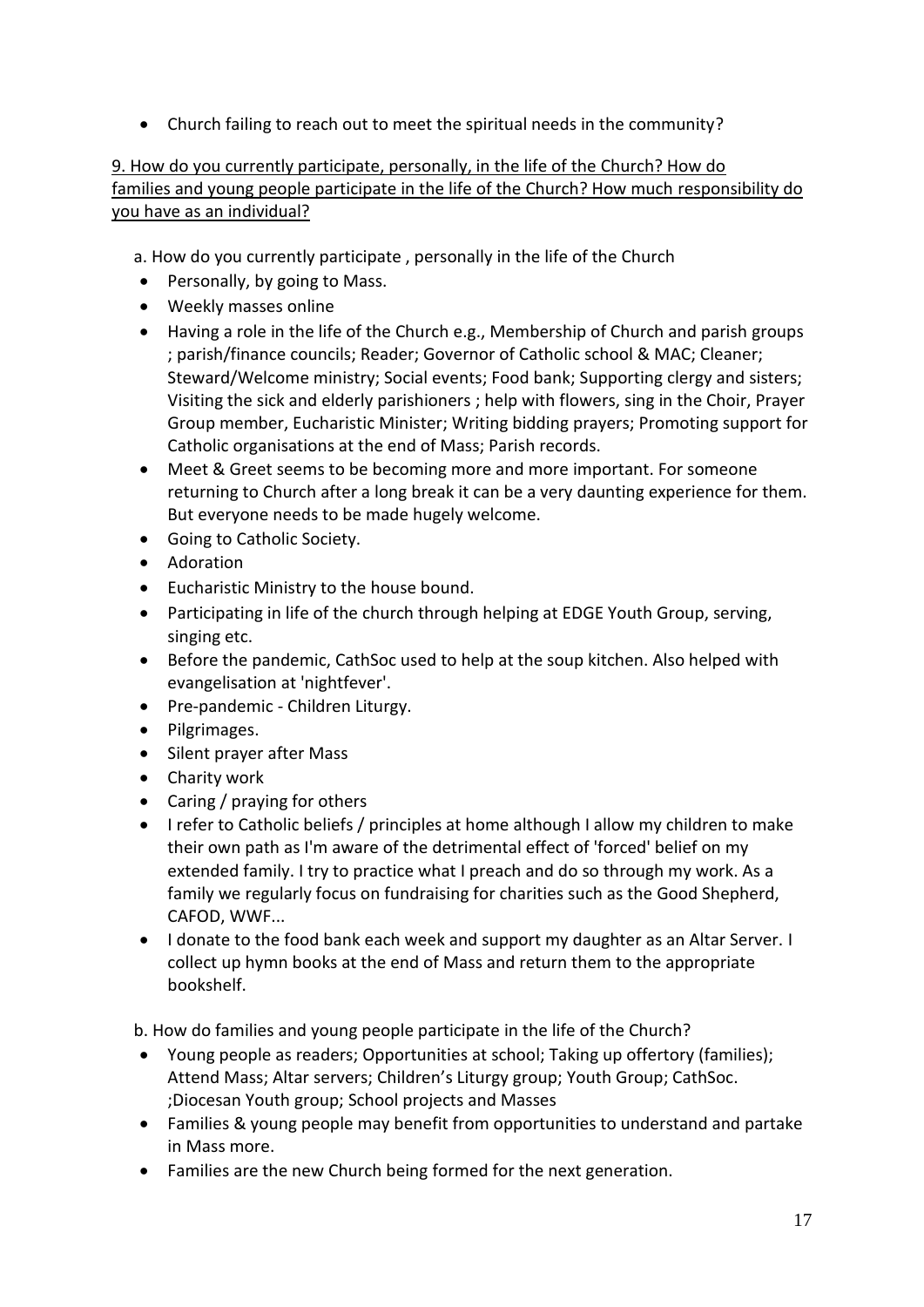- I educate my grandchildren re mass, prayer and religion.
- My children attend … Catholic School. I teach at … Catholic School. I see my faith as integral to all that I do.
- Those who volunteer at EDGE have responsibility for the formation of younger children.
- Do young people and their families actually participate in Church life?
- Families / young people **–** we have school masses, but it stops there. Do we need more family masses in Church?
- What roles are there for young people?
- Some young people may feel they are being talked at rather than to -may be a barrier?
- Kenelm Trust have a positive role to play in youth activity
- Consider the 'home' church
- What can we learn from other churches e.g. the evangelical church have lots of young people? What are they doing ? The evangelical service lacks structure but young people seem to love it , including the social side
- Focus on small groups within the parish to build up/feed into the wider parish.

c. How much responsibility do you have as an individual?

- I feel I could do more but don't have the permission to fulfil my fill potential.
- We each need to be co-responsible
- Responsibility isn't something that is spoken or thought about. Assumed that our role is 'taking part' instead of leading or having responsibility.
- We all have a responsibility to support one another. It goes beyond what we do at Mass.
- On the issue of taking responsibility, there is a general feeling that lay people often leave things to the priest. We don't think about sorting flowers, readers etc - expect it to be sorted out by someone else.
- As an individual, we are all responsible...like a magical forcefield or a net of love catching and keeping fish... if the net is broken or has a tear because I am not there, others can support and bear the weight of fish , mend the tear to an extent, but it isn't as effective, perfect as it should be e.g., losing fish through the hole. The vibrancy and magic are reduced by less flexibility and capacity.
- Outside of the Church, there is a feeling that have responsibility for evangelisation. This is about setting an example of the Christian life through the way we live.
- Try to identify your own talents/skills and see how these can be used.
- Lead by example. Being a role model
- Using opportunities to evangelise.
- By coming out as a Catholic, which gets easier as you get older
- It's our responsibility to open up to others and face up to issues / questions. Standing up for your faith.
- I've had a few instances of rejection over the years, of people being ungrateful and overprotective , believing that the Church is their belonging only. I don't feel supported by the church in my hour of need or in my faith, it no longer feels like a nice community. I have distanced myself a lot from participation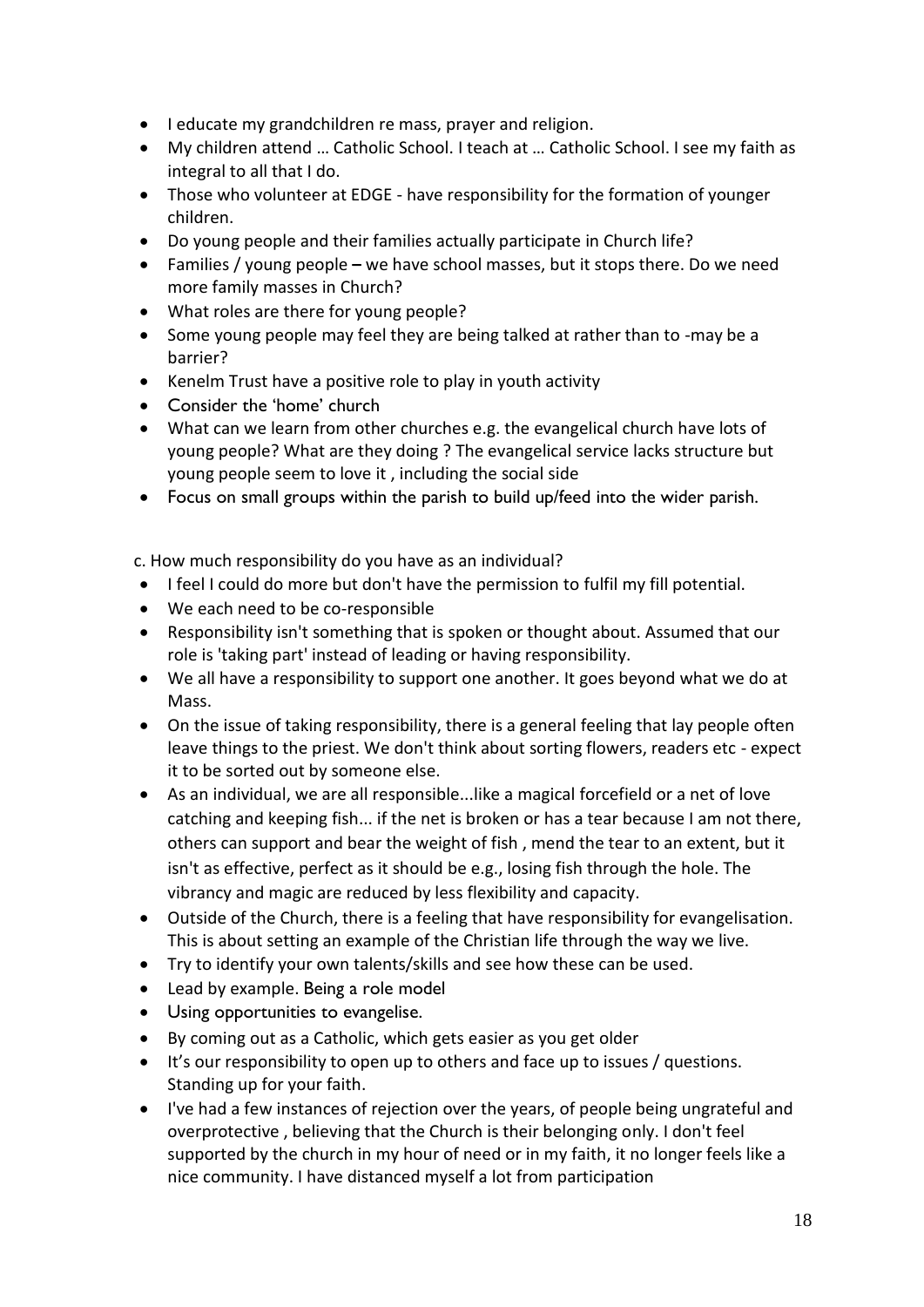• Make a financial contribution

### 10. How can we better enable full participation and co-responsibility in the life of the Church at the parish and diocesan levels?

- There is a shortage of priests, so we need full participation of the people. We should be able to enable our clergy to be relieved of their extracurricular activities to develop and enhance our spiritual growth and welfare
- Better communication all ways. What is the communication pathway? Is there a way to improve the access to this information?
- By contributing to the synodal pathway.
- By supporting the Diocesan Vision through the MAC (Multi Academy Company)
- Encouraging participation through school, church, and parents.
- It has been difficult over the last two years. The parish is up to date with technology, and I think this should be encouraged for greater participation.
- As much online church activity as possible.
- Full participation of children through restarting Diocesan youth ministry events and camps. Important to foster participation from an early age. Diocese should do more to encourage young families.
- Children & young people may feel the church and Mass is not for them. Some other denominations actively seek to include as many young people as possible.
- Not everyone knows or wants to access the diocesan website and information
- Openness parish booklet illustrating groups that are active etc (if you don't tell people what you are doing how can they get involved? But have regard to security of personal info in this digital age (e.g. bulletin goes live on internet)
- Parish Family Group Movement as a means of developing community life of parish
- Question of cliques and enabling people to enter into these (permeable boundaries)
- Sharing the roles some people are doing a lot we know it's hard to find volunteers though. Revolving roles – making more roles available? Don't discourage people who want to help – find roles for them . Invitation to be involved. Keep us informed on ways of participating and who to approach both within the parish and other events around the country/world
- If we are joyful, attractive people in our faith practice, we will draw others. If we are happy, it radiates and attracts those people outside.
- Encourage/maintain full participation of the youth. Without them there will be no Church. Would suggest that at least 50% of Pastoral Council is made up of youth and 50% of the PC is female. Members of PC should be seen to participate in all aspects of Church life especially at Masses. members need to be people who are very easily approachable.
- It could be useful to survey as many as possible of the 60% of Cradle Catholics in England and Wales as to why they do not attend Church. If they are ignored the future seems very grim.
- Animate it more, bring in a sense of joy and not just of duty.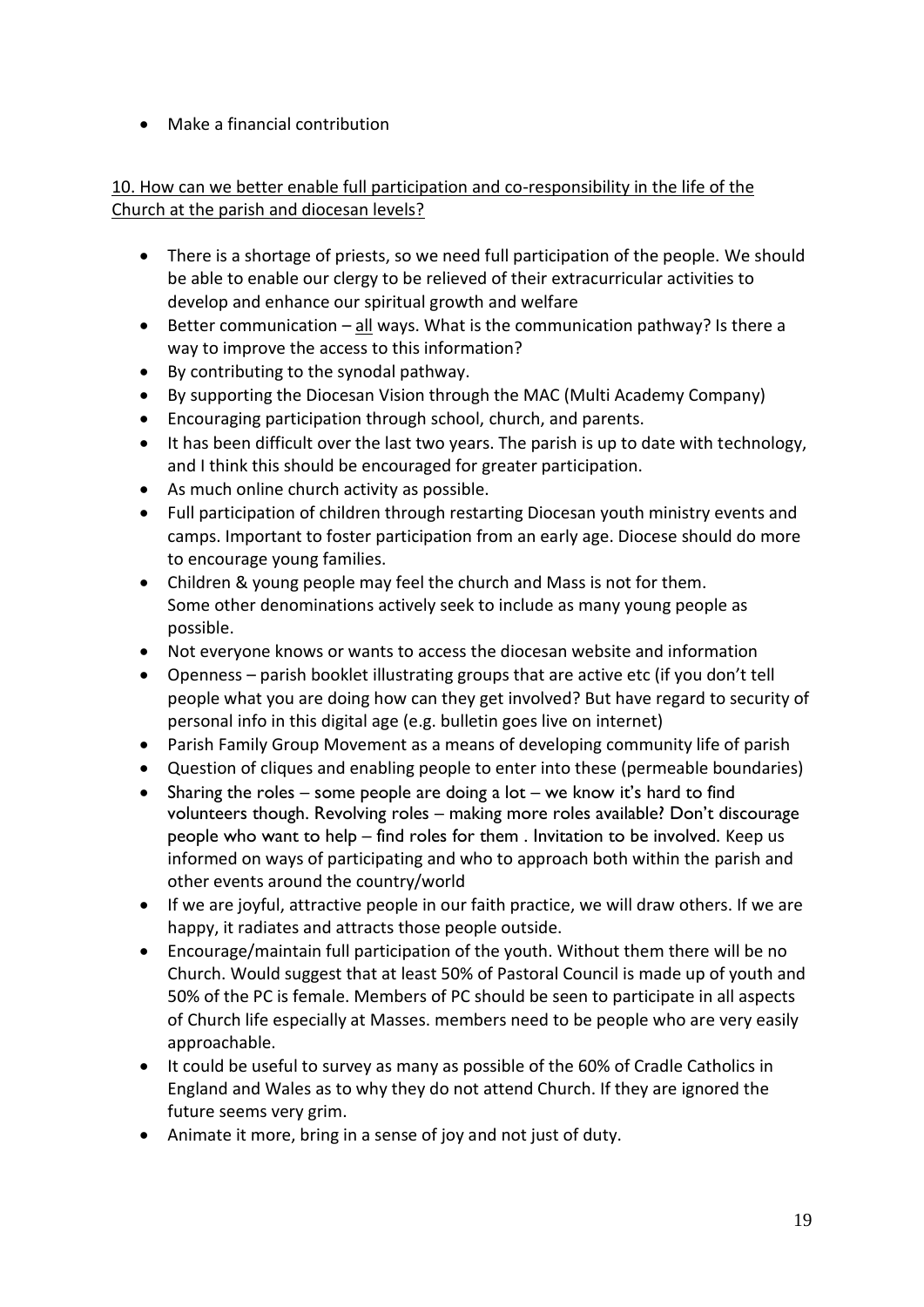- Catechesis of parents so that it begins and ends at home. Sacramental preparation used to be done in the home and parents were left with activities to do with their children
- Support and encouragement, for parents and couples so they can continue to grow and walk in the path of God .Share experiences of how this can be best achieved
- Regular participation meetings/online questions. A more open approach.
- Better collecting of data, permissions etc for parish online emailing, texting, WhatsApp of parish activities, and bulletins as not everyone sees / remembers to visit our website... many have no internet, cannot see to read well, have limited mobility or no transport for much of what is going on.
- Participation led from parish up instead of diocesan down.
- This current Walking Together seems a useful initiative. But, a lot of questions are being asked with no actual problem being stated. The methodology seems confused. An added confusion is the Archdiocese of Birmingham coming out with a separate survey 'Unfolding God's Plan.' At Parish level all these questions will simply make folk fed up and not bother to respond to anything.
- Create a new culture…discard the being told for asking and listening.
- Maintain good communication between the church, parishioners, and the Catholic schools.
- Working with parents in Catholic schools to encourage them to attend church
- Attending and supporting social events
- Developing a parish lift-giving scheme
- To be more welcoming -need a friendlier atmosphere. Set up group to discuss ways of making this happen?
- Revisiting possibilities for access for the disabled
- Improving the Church acoustics and providing a loop system.
- Having women deacons
- Allowing married ex-priests to exercise their ministry again

### **Mission: Social Outreach. Evangelisation. Our Dream.**

### 11. If you could describe your local parish fulfilling your dreams and concerns for the whole world and the local community, what would it be like?

Parish Life

- Parish to be lively, energetic, and well catechised.
- It would be an active, caring and welcoming Parish powered by the youth, confident to spread the message of Jesus and always work in line with the Gospel with a strong influence from women.
- It does very well already...but more can always be done.
- All welcome ie being an invitational parish. Articulating in the prayers an awareness and acceptance (ie not denying) of the wide variety of circumstances of our lives
- Well attended services.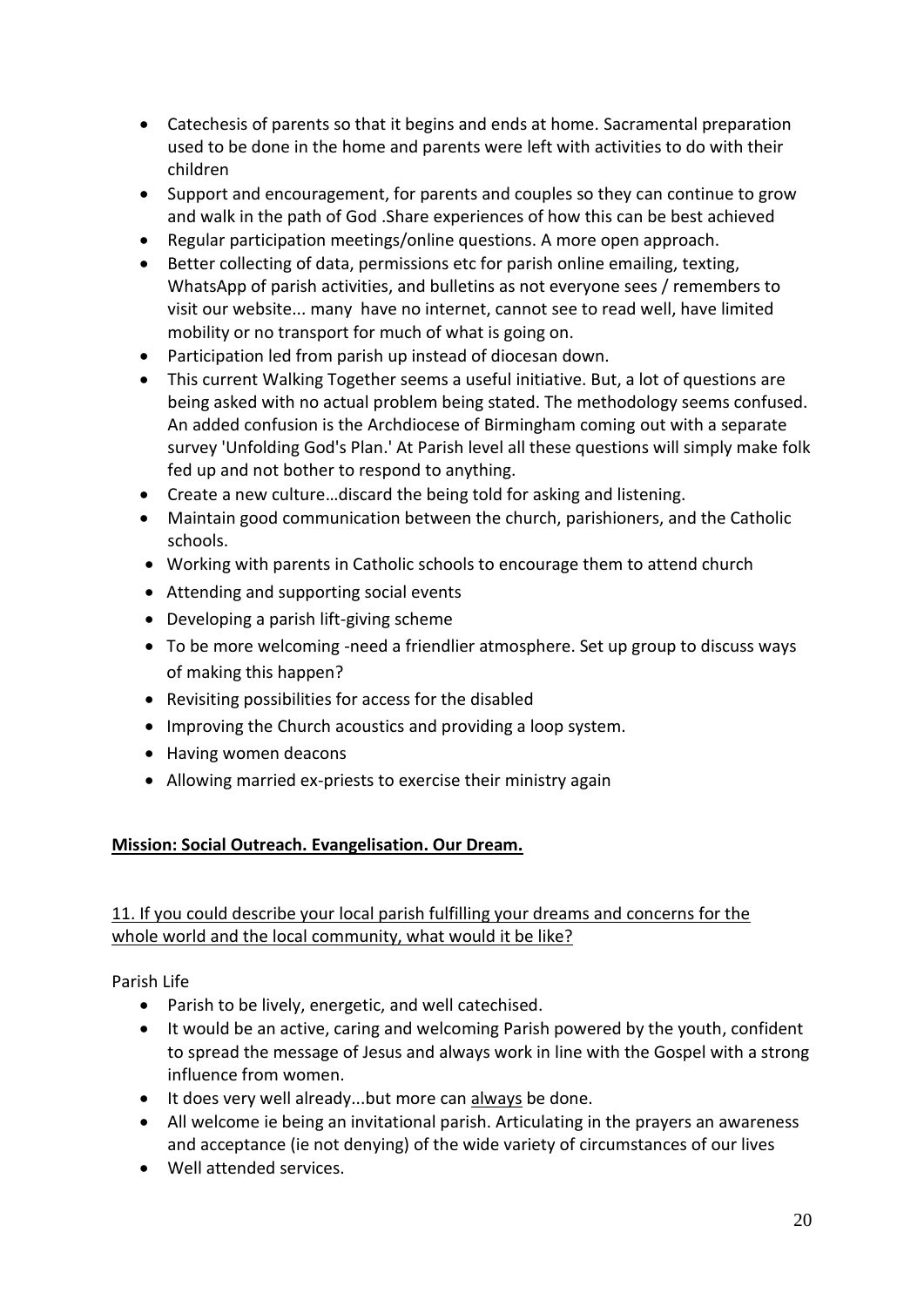- A forgiving community non-judgmental
- A vibrant and diverse community of individuals who are willing to learn from each other.
- Where everyone's voice is heard
- Humble
- There for the weak
- Dialogue between the laity and the priest as a more natural process -get to know our priests better
- Priests working with the laity- part of a priest's training.
- A sense of family within the church
- Has all ages including beautiful , reverent, gentle unrecognised student presence and contribution.
- Resumption of pre-Covid outreach activities such as opening church to the community with candlelight.
- Parish fellowship aside from the Sunday Masses.
- More involvement of young people and young families in the life of the church
- Teenagers and children are next generation. Importance of fostering faith for them.
- For students, a strong fellowship. More student vibe. Not saying bring Pentecostal style into Church, however If you want to attract the youth it needs to be more centred around them.
- Youth groups more integrated into life of the parishes across the Diocese.
- Ways to encourage more young people and children to receive the sacraments regularly.
- Church events to celebrate birthdays, end of year events etc. As a child, something we looked forward to. Put on performances etc.
- Start by offering a helping hand to one another.
- Welcoming people who are different without fear of being judged. Teaching about our differences and how to embrace them
- Let's not forget the seniors in the parish with this concern for younger people!
- Singing together
- Social events.
- A parish register of skills which is put to use.
- Offer counselling services?
- Should recycle as much as possible e.g. after community gatherings and bear this in mind when planning e.g. don't use plastic cups and plates and cutlery etc where possible (not just to save work) or paper ones if reusable crockery and cutlery is available. Consider planning a route for left over food beforehand so that it can be used asap not thrown away. )
- For SSPP, when the road opens up, dream would be to have volunteers to open up each day with teas and coffees upstairs so that we can get back on the map.
- I'm not sure.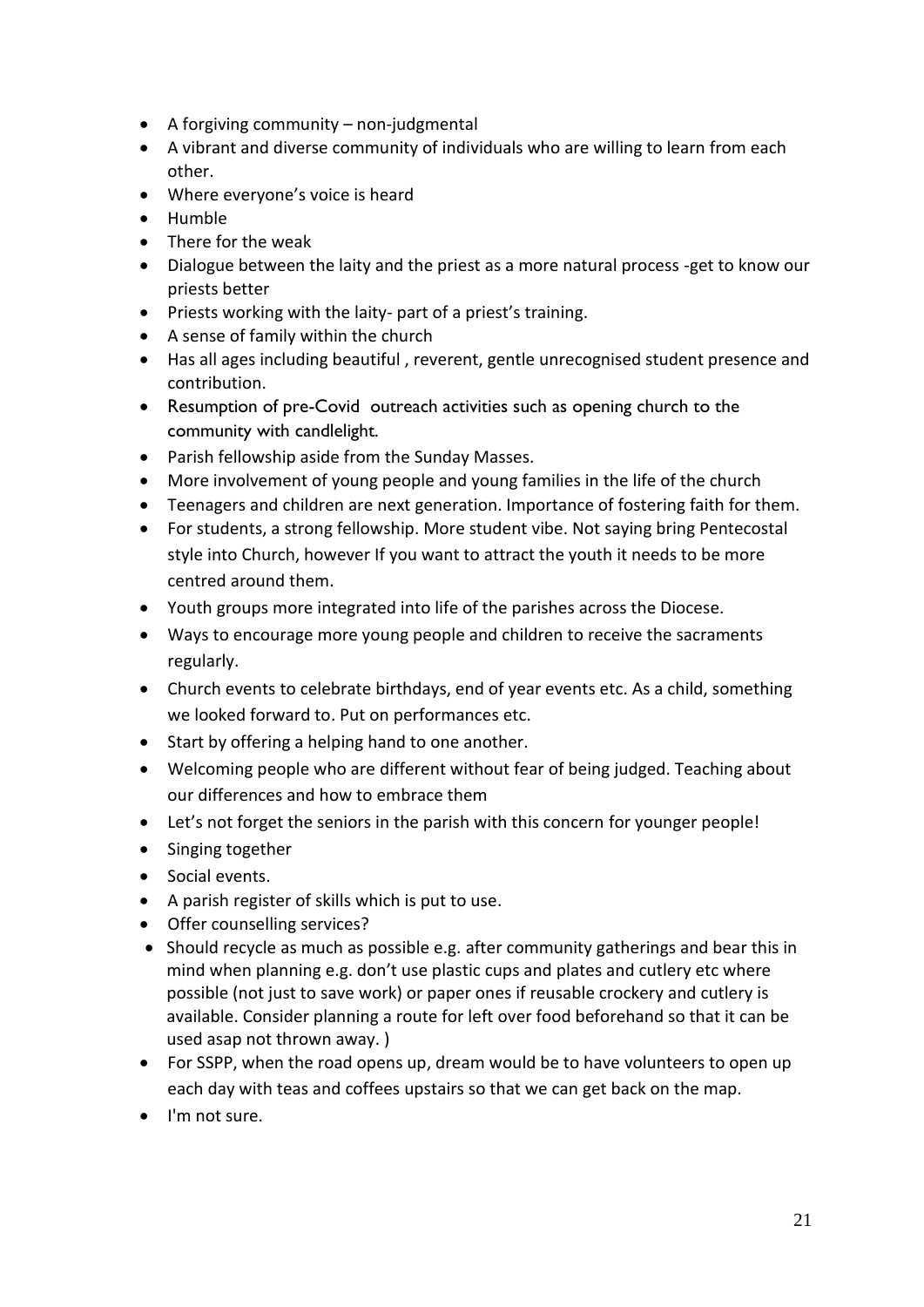Social Outreach

- Helping the community in time of need
- Continuing to care for the poor and homeless in Wolverhampton area.
- Representation in local community groups such as Local Authority, Wolverhampton City of Sanctuary etc.
- Representation/support for national and international groups (Church Action on Poverty, CAFOD, Pax Christi, etc. etc)
- Opening buildings for community activities
- Establishing /strengthening links with inner city churches (and mosque?) to maximise use of buildings for community purposes
- Credit unions & food banks
- Sacrificial love of our neighbour not just giving of our surplus
- Structures to facilitate all this not dependent on good will of individuals
- Community that is open and welcoming, where its members do not wait for others to take action
- The Church could offer training for volunteering (eg for prison visitors)
- We should do together what we can and take opportunities to work together– ecumenism ( e.g. an ecumenical prison visiting rota)
- The parish could be more involved in local services, looking outward to wider social needs
- The parish could be greener energy efficient, not reliant on fossil fuels
- Use the church for more outreach (such as food collection), doing things that can be done better as a group for the environment (eg recycling)
- Support charities for the lonely
- More progression into practical integration and support for the poor of the city and newly arrived immigrants and refugees.
- The Church needs to be more open to initiatives and less concerned about "mess".
- Need to be more committed to giving time.
- Homeless kitchen once per month even. Parishioners would join together to cook / serve using parish facilities.
- More community projects addressing the needs of elderly ,young homeless, bereaved, mental health
- CathSoc to do more outreach in the student environment. In school in Africa, events to help with people who have difficulties in studies - organising study groups. Helping them to do stuff. Makes them feel at home. During exam period, priests organise exam success Masses.
- More cross generational work.ie Befriending club for older parishioners to knit hats for homeless and children in Afghanistan.

### Liturgy/Catechesis/Evangelisation

- A program for those going through conversion to teaching and providing all sacraments.
- A thriving male discernment programme for religious life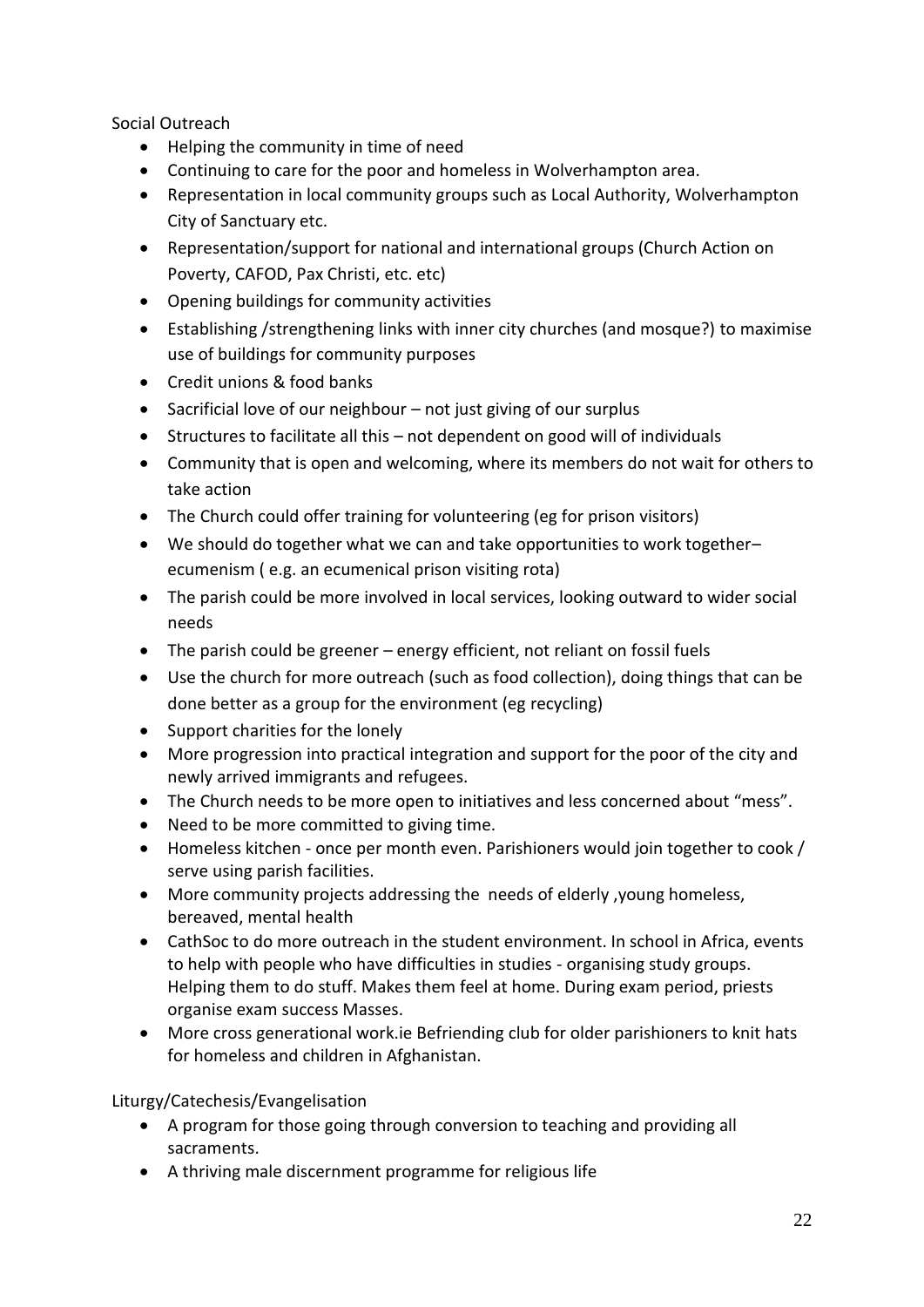- More substantial program for female discernment.
- Regular retreats/quiet days
- Lively Sunday more charismatic and cheerful.
- Liturgy is inspiring and engaging whilst retaining an appropriate level of solemnity. They invite the younger generation to take the lead in reaching out to the people they believe to be most vulnerable.
- Networking to forge connections with group retreats and talks and prayer both here in the UK and in the wider world for a better understanding of how our environment affects our faith
- Follow-up of all foreign temporary parishioners e.g., students, repatriated, visiting clergy, those moved to other UK locations, so we increase our International and national parish… but without drama or publicity. A good example is the current communication with David and Toby from seminaries.

Wider World

- Political campaigning on local issues that matter locally as well as on national and international issues such as climate change
- Recognising that we are empowered to do good & looking for opportunities to promote justice and peace
- A changed Church to reflect the way society has changed in the last 50 years
- Pope Francis really trying to speak out on moral issues, he is a good advocate.

### 12. How does your experience of parish life allow you to reflect, develop, act on, and speak about your faith?

Positives

- Walking Together group is a perfect example of coming together to develop.
- Being in Church at the Mass helps you grow, reflect, think more deeply, develop knowledge of your faith.
- Parish can be extended family
- Fundraising and social activities, baptisms, wedding, funerals
- Parish life as an inspiration to development & affirmation of faith
- Choice to belong , despite negatives
- Need to remind ourselves of the positives we are the Church
- Experience of faith in non-church context CAFOD, I/F, lay organisations such as LCSB
- Gives me a safe space to talk about my faith.
- We respect each other
- I have witnessed some of the action that has been taken to improve the lives of others. This makes me more confident about my faith.
- To serve community, meet other Catholics etc.
- Parish is an enabler of action, the channel through which I participate with the Church.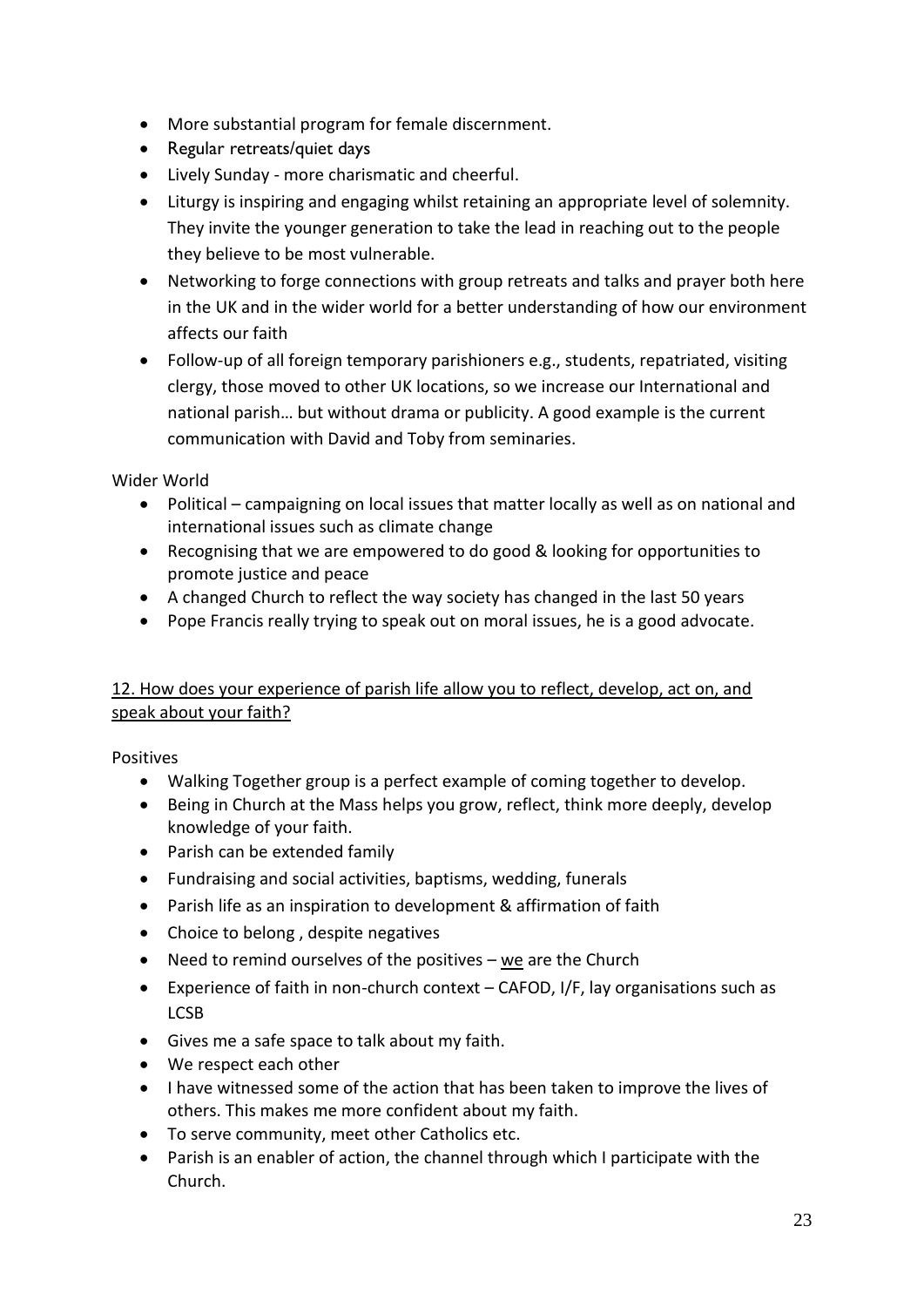- Parish has inspired me to develop faith at home. Radio Maria, Bible in a Year podcast.
- Trip to Lourdes was a big thing
- There are plenty of online resources for reflection, planning action within the well formulated parish and diocese and even up to and including papal activities excellently provided.
- There are formal platforms of committees, meetings etc. … and more informal via contacting one to one conversations with the priests and nuns to speak about faith.
- The online masses help accessing specific sermons and adoration at any time, any place.... obviously, this is one way with no chance to speak about one's faith relating or ask questions:- The same could be said for leaflets given out and bulletin.
- Helps you to explain to others what you do and why you do it.
- You feel you have support from the parish
- Gives you confidence with other who may challenge you
- It's up to individuals what they get out of the experience
- It has and does help enormously. Has strengthened my faith and helped me to understand meaningful prayer and forgiveness. It is a joy to speak about this to Catholics, but others often come back with questions difficult to answer.
- Generally, I feel that the Parish tends to be turned in on itself (incurvatus in se), a bit like some sort of Religious Social Club, and could do much better in its efforts to evangelise.
- CWL are helping increase our awareness of poverty.
- Lenten study groups we need more like this. Need to encourage more scripture groups to reflect
- Speaking requires confidence, and openness to recognise opportunities of when to speak, and when not to
- Parish life sustains these efforts.
- Need a welcome pack, more individual welcoming, coffee after Mass
- Children's Mass packs, more support for those with children
- The children's liturgy is a good means of engagement.
- There are some things on offer within the parish to support our faith journey but we don't all participate
- Small sharing and prayer groups
- Homily very informative and helpful
- Scripture and preaching (at Mass) allow me to reflect
- Appeals from pulpit lead to action eg volunteering at homeless shelter these appeals make explicit the need, and increase the invitational aspect
- I expect there to be opportunities for action in the parish
- Now we are 3 in one parish will there be times when we can share our ideas?

### Less positive

- Not much, there isn't much continuity for those who are younger or with families.
- It is not greatly discussed or promoted.
- Support with discussing the faith or what it means in our lives is greatly lacking. It would be a great idea to have chat groups or local retreats to explore this more.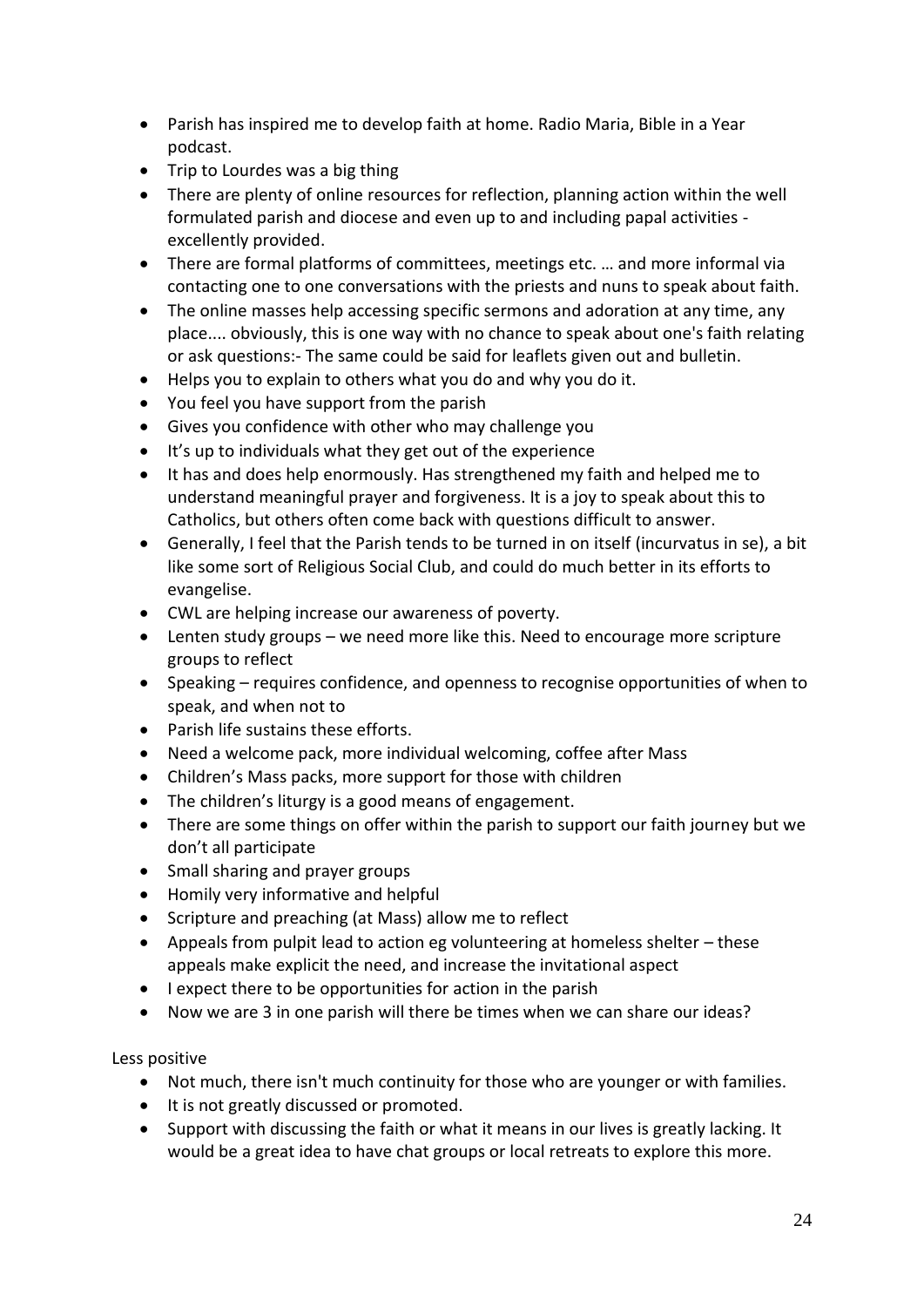- Sharing my faith-journey with fellow Catholics/Christian eg within a small group, I find easier than sharing with people of seemingly little Faith or none. In the latter case, I am reluctant or fearful & feel I lack "the tools" needed.
- Currently I feel this is an area for improvement for me.
- I don't feel that I can develop or act or speak confidently about my faith.
- Too many parishes are spiritual deserts
- Parish life not always best place for inspiration/knowledge
- Maybe we need more study groups to learn more e.g. the Old Testament
- The church is open at varying times from often to very limited for personal prayer.... the church-sitting facility previously was very poorly to negligibly attended?
- Need a variety of liturgies importance of liturgy of the word
- Need for more emphasis on providing good quality of sermons
- Need for more adult education house groups, Bible study groups; few opportunities for these – other denominations do this better
- Activities are mostly aimed at the retired.
- Difficulty in answering awkward questions from non-Catholics enforced celibacy of priests; sex abuse – need for more adult education
- Not sure there is enough to aid faith development beyond what we can accomplish alone as individuals
- RCIA/Alpha but what comes next?
- Difficult to reflect if one is too busy doing
- Do we take enough time to reflect outside church?
- Can't always take in the Mass because of other duties.
- Need more volunteers.
- More widespread commitment would be good, not just the same old crowd.
- Need more recruitment more open to outsiders
- Singing and organ has to support the theme of the Mass and enable participation.

### 13. In what ways is the call of Jesus to serve the poor a priority in the Church and especially in our parishes?

- In the global Church it is a priority. The church has a mission globally to serve the poor.
- The Beatitudes show us the way
- Parish does a lot of charitable work. Action through Good Shepherd Ministry, Cafod, Mission charities and donations to food banks and clothes etc for Life shop.
- Pope Francis is a powerful advocate for the poor both in word and deed e.g. cutting back on Papal trappings; speaking out for the poor.
- The pandemic has created greater need both locally and globally
- We do a great job on the food collection because there is a group of people who drive it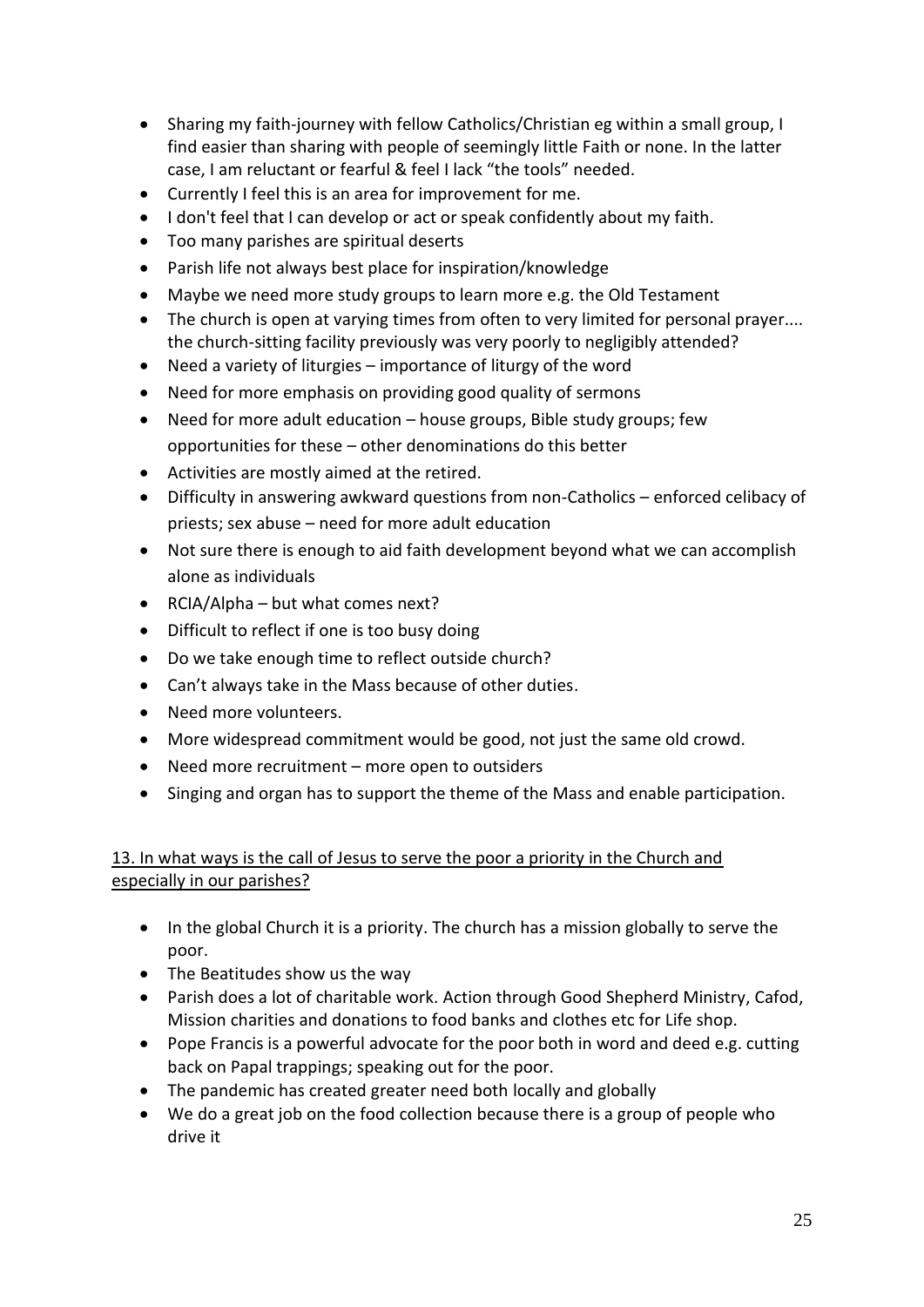- This is, and should always be, the priority as it was for Jesus himself. Preferential treatment of the poor needs to be highlighted frequently. Inviting more outside speakers in to share their stories with parishioners would be beneficial.
- Generally, a feeling that the Church does serve the poor and we put our faith into action.
- It's not a political issue it's a moral / ethical issue so the Church could speak out more.
- The Church is seen by many as being globally wealthy and probably more is expected of it in helping the poor, not just with money. This may well be a matter of appropriate publicity as to what it actually does in this respect.
- There is a risk that funds in charities didn't reach the right people.
- More Catholic MPs are speaking out on the poor.
- We help the poorest in Sudan with our breakfast club charity
- Could we do more to supporting ex-prisoners?
- We need to have a data base of skills that we can draw on to help people in the parish. Maybe a way to start it would be to advertise a certain job e.g. weeding the garden ask for a volunteer and that would be the start of the data base. This could be a way to reconnect after the pandemic
- Maybe we need a team of people to help the Parish Priest in practical outreach?
- Finding a way to tell people what is already set up i.e. Red Mission Boxes, money collected at groups and donated i.e. Prayer Group
- I only have experience of one Parish, but it seems to be generous in its giving and numerous fund-raising activities. In terms of actions, other than writing cheques, it is noticeable that only a very small percentage (and usually the same ones) are actually proactive in practical fundraising. It would be nice if everyone could be involved, even in a small way.
- The Pastoral Council could probably be the first port of call in motivating the Parish more in serving the poor
- The Church is well-known for helping the poor, but charity begins at home and we should be doing more to identify the poor in our local community. The poor in our neighbourhood should be a priority.
- Wolverhampton almost an epicentre for the poor, marginalized, immigrants, asylum seekers, economic migrants, disabled and those displaced by family breakdown and abuse. Wolverhampton is a rundown, under resourced city compared to most before one even looks at the issue of its population's poverty.. Jesus would feel very at home here standing in Queen's Square!
- In the early Church, the Church was in the home and resources were pooled. Should we go back to this approach? In Nigeria, small groups are autonomous in small fundraising efforts to enable them to help the needy with instant resources.
- Is helping the poor really a priority in the Parish? Does not appear to be a priority!
- In our parish we don't know who does what issues with visibility. A lot of lip service. No concerted effort – not focussed .Can be a priority when a special need is called for i.e. SVP appeals. Need to find a way to inform people about what we are already supporting.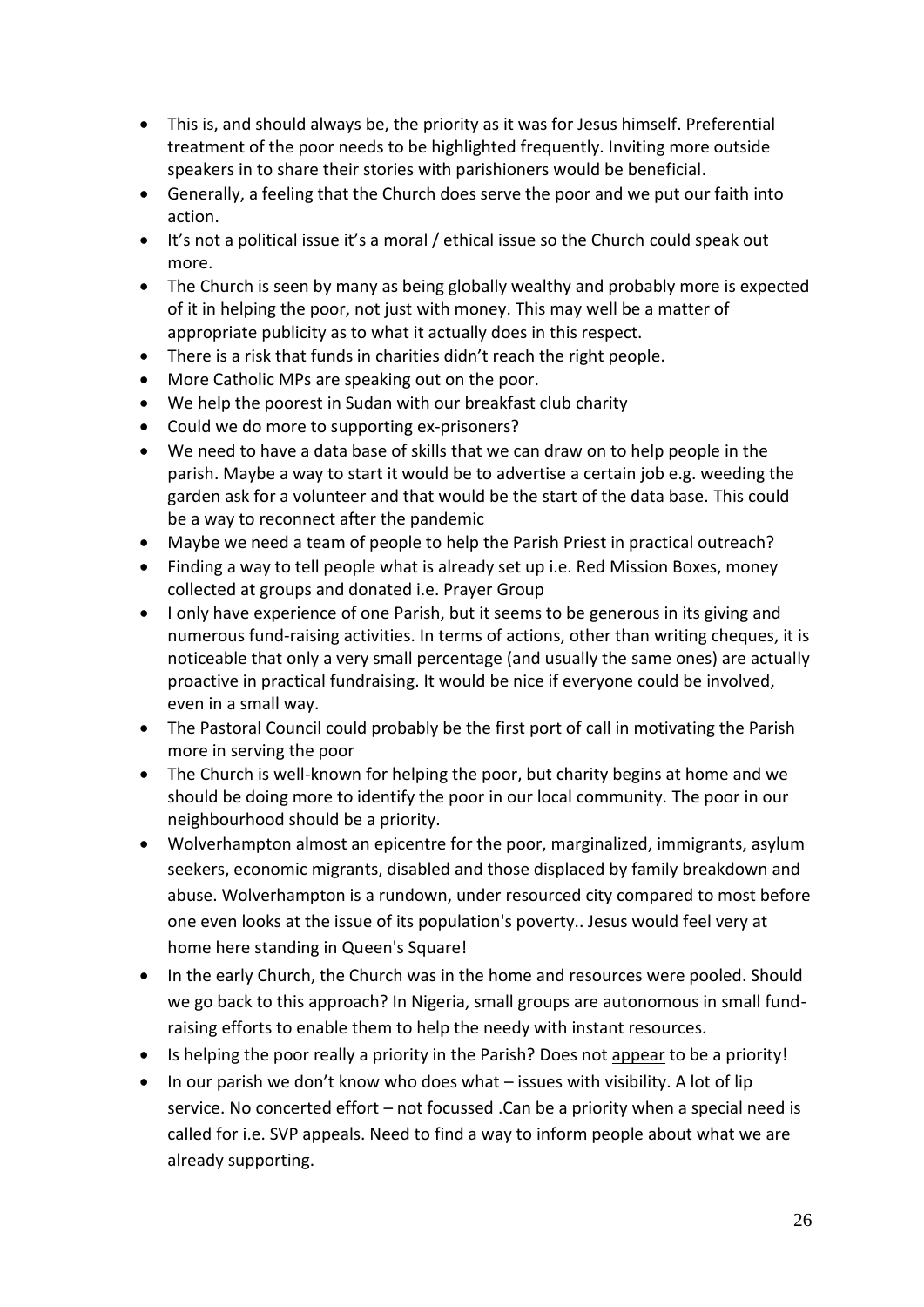- Needs to be given priority by leadership of the church (parish and above).
- We have stickers with the national domestic violence helpline on the back of the toilet doors in the hall
- We could do more
- Not experienced it greatly

14. What more can we do in our parishes to address the needs of the poor (homeless, lonely, the bereaved, prisoner, the sick, people with addictions, refugees, people with disabilities, those suffer in developing countries …..)?

- Lots of homeless people in Wolverhampton. Could do more for them, speak and accompany. More awareness between us of the needs of others.
- Some of us did Mental Health First Aid course, could find a way of using this in the parish.
- Drop-in sessions for people who need to talk.
- CathSoc to look into taking up outreach/social issue.
- Possible outreach to students by exploring alternative location for meetings moving back into Uni building.
- Develop community parish projects that address identified needs so that Christian support may be given in a positive helpful non-judgemental way .
- Be proactive...and try! Inspire others to join church projects and the Catholic faith.
- Skill set audit.
- I would like to suggest a link on the Parish website named something like 'Claiming Benefits'. The link would lead to the web addresses for 'Citizens Advice' and the 3 Benefit Calculators on 'Gov.uk'. This would help people access information about all the benefits they may be entitled to and gain practical help. A small paragraph in the weekly notice sheet could provide details of local Citizens Advice addresses and phone numbers for those without internet access.
- Discuss or create links through parishioners with connections to a developing or poorer country to see how this can be achieved. Missionary work could be supported. Organise small group visits to the places mentioned to see how we may best help them. Organise fund raising events. Small gesture like parcels, cards, penfriends, phone/video calls, home visits
- I only have experience of one Parish and it does to a large extent attempt successfully to address the needs of the poor. Furthermore, each Parishioner probably has their own particular need that they may wish to address. Despite this there seems to be some confusion in strategy. Quite a lot of activities going on to address the needs of the poor together with numerous Second Collections. There seems to be need for a clearer strategy. This could well be initiated by the Pastoral Council. Establishing priorities requires strategic planning with a clear focus for future action.
- In our church, we could help unemployed people find work by buying computers and inviting people to use them (Universal credit etc), in our meeting-room, with help from parishioners.
- What about tithing? Other churches do it.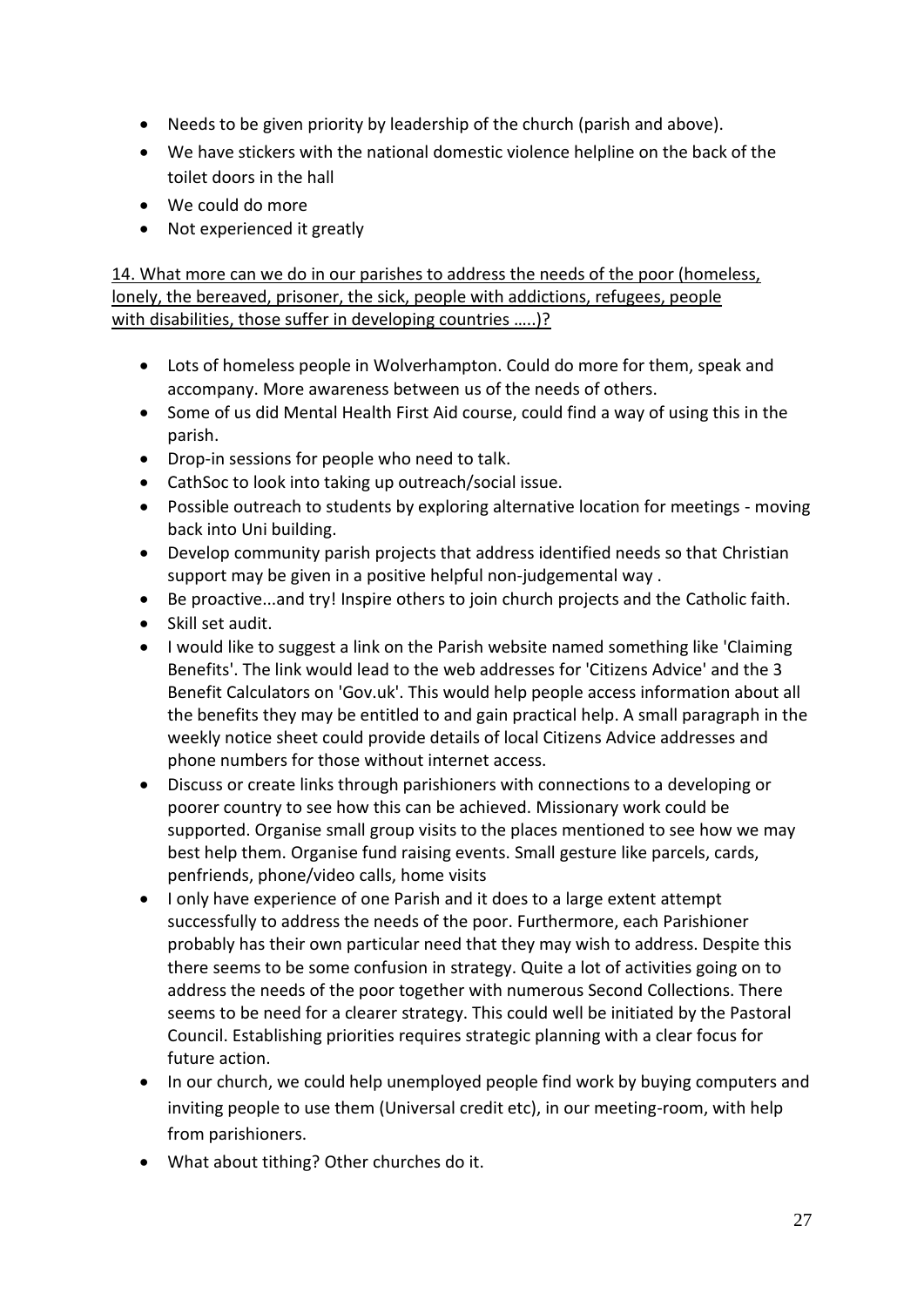- More emphasis on Catholic Social teaching in the homilies
- How do we balance the vast riches and treasures of the Church as in the Vatican and elsewhere with the needs of the poor – maintaining a rich cultural, spiritual and historical heritage whilst releasing more funds for the poor?
- That doesn't appear to exist at most levels at present.
- It may be helpful to regularly 'substitute' the Homily with a talk from someone with knowledge of a specific charity. This person would need to be a practised speaker using a microphone and speakers that work properly.(If the congregation can't hear what is being said at any time in the Church then there is not much point in being there!)
- The 'poor' themselves need to be encouraged to attend Mass etc.. in person whether they be Catholic or not. And, of course, physical access to the building needs to be adequate for all.
- Our parish does so much already within the boundaries of what can be done... needs more pairs of hands and possibly trained advocates appropriate and committed to the varying needs that present to the city;- networking with other parishes and agencies.
- I think every UK bishop, Cardinal, Archbishop, all Vatican staff whatever their role, should be made to work on a rota (allocated, not chosen, day and night time) over this year, hands on, for one whole week, in workers clothing, incognito, doing the everyday tasks that volunteers do within our churches and our charity run activities for an 8 hour day x 6... then see what happens.
- We have an amazing UK and Foreign student and multicultural presence in this parish. We are simply stunning!
- The parish does already so much and could improve further. It is already acting as a prism, radiating lovely rainbow lights, a light lit on a mountaintop for those returning to their various parts of the world - online resources, or regular texts, emails, as a network for support, for village and far away communities to use as a resource or for praying and adoration together in different languages by hiring an interpreter or required language speaking person for online occasional masses and sermons YouTube reflections, prayers, musical and even hymn singing 15-30 minute slots on our website in their own language
- Many countries do not allow free worship, or the IT is poor or not enough Roman Catholics to be able to generate the same brilliant level of sermonizing and reflective practice as from this parish.
- The website (with the intervention of Blessed Carlo Acutis) could offer advice as a resource for those divorced, lapsed for whatever reason, considering returning to the faith by glancing at our impartial advice and modern day more compassionate views with ways to return or reconnect with a local parish or priest or just a chance to "chat" online or ring someone e.g. priest or nun or qualified advocate.
- If we are talking about "spiritual poverty" using Sister Mother Teresa of Calcutta's own words... there are many;-lapsed Catholics; many searching who may otherwise be interested in the faith; agnostics and atheists - in the parish and city
- We need to establish clear priorities at the appropriate level as required by the principle of subsidiarity (what can be done at the lower level should be done at that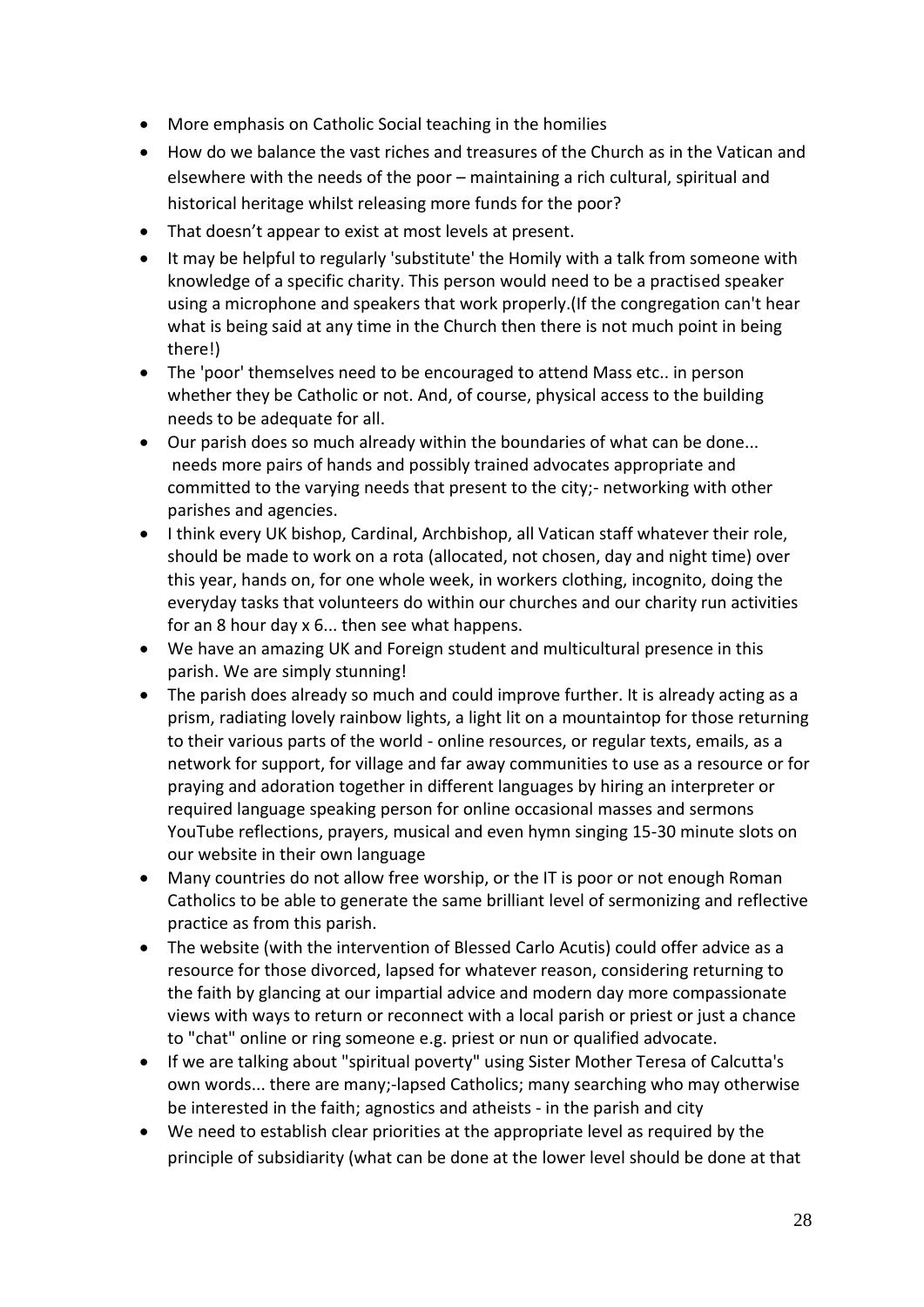level) - individual →church sub-groups →church groups → Parish Pastoral Council→ Deanery→ Diocesan Pastoral Council→ National Pastoral Council etc.

- You get multiple timing wasting meetings at every church level with similar/identical suggestions but not always the enthusiasm or vision or reality check of what is achievable unless you inspire and provide resources, new co-workers and new forward-thinking plans led by the Holy Spirit.
- Regular pertinent information about needs and the causes of need
- Who in our parish is "poor" and why don't we ask them what we can do?
- Who in Wolverhampton can support us? (and how can we support them?) Not duplicating effort or reinventing the wheel. Better networking.
- How do current groups operate and how do we help them? Eg Good Shepherd
- Don't assume people know what is happening and what can be done.
- Schools are on the frontline of younger families how can we help them?
- And what about isolated elderly people?
- Education is a big part of this question
- Parish could look at a continuous giving process and widening out to other groups
- Bereavement contacts
- Don't wait for others to take the initiative.
- We need to find ways to contact/identify the people in need
- More volunteers mean less onerous for individuals
- I recently attended an event where a man who had been saved by the work of the Good Shepherd spoke about his journey. It was hugely inspiring.
- Inviting these communities into parish life by means of clubs e.g. I recently read about how some churches were supporting elderly parishioners at risk of falls by doing stretching, strength conditioning classes - brilliant!
- Pray more, give more.
- The needs of numbers of people needing help are numerous but, even if individuals cannot respond to every call on their time/money, awareness of the plight of the suffering can be raised and prayer offered to implore God's help for them.
- The Church has always been the hands and feet that have turned to their neighbours when they have been in need, and this action is paramount in the way we will always be able to help and must continue to do so. None of us are beyond help and in turning to one another we raise each other up.
- Have a 'list' of agencies & contacts who can help in different circumstances available in the parish so that anyone can help someone in some way eg difficult to help in specific cases like addiction if you don't have the skills
- Should be coming from the diocese maybe enough staff to help with maintain the links to agencies?
- Affects all parishes and could be helpful to look at ecumenically some denominations do this better than others
- Should do more for disabilities eg marked disabled spaces at front or at back near fire doors and ensure these are open for services .
- Are our churches fully accessible for a range of abilities eg are there physical barriers preventing readers who may be wheelchair bound?
- Address the needs of those with specific disabilities ie hearing, mobility etc